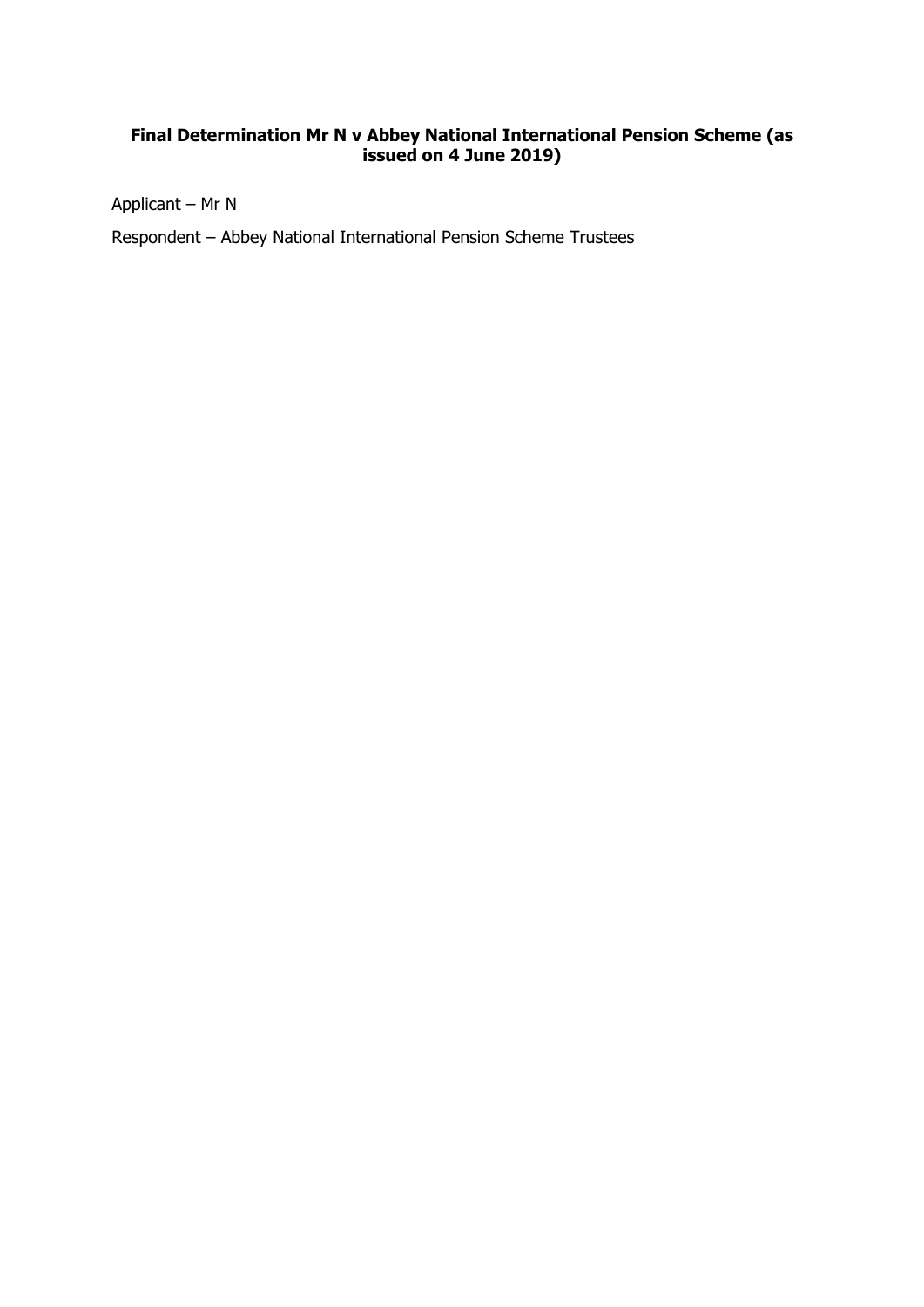# **Final Determination – Mr N v Trustees of the Abbey National International Pension Scheme (the "Trustees")**

# **1. Complaint Summary**

- 1.1 Mr N's complaint relates to the process adopted for switching the funds available to him as an Abbey National International Pension Scheme (the "**Scheme**") member when the existing Zurich Life Assurance (**ZAL**) fund platform was withdrawn and replaced by the Trustees with a new Zurich International Limited (**ZIL**) fund platform (the "**Platform Switch**").
- 1.2 Mr N's original complaint was set out in a detailed letter and accompanying 40 page chronology (the "**Chronology**") and a later supplementary 50 page power point presentation (the "**Powerpoint Presentation**") with timelines and detailed accompanying analysis. Following the issue of my provisional determination of his complaint, Mr N has submitted various additional comments in a number of separate emails plus a further 50 page submission on the areas where he disagreed with my provisional determination. I then issued an updated provisional determination on which Mr N made extensive further representations by annotating the determination. Following the issue of my updated provisional determination Mr N then argued that, to ensure fair process, the determination should not be issued in final form without a further opportunity to comment. The Trustees were broadly comfortable for the determination to be issued in final form as long as there was no material change in the reasoning from my earlier conclusions. After considering the representations of both parties carefully I issued a further updated provisional determination but tightly restricted both parties ability to make further representations to a single issue where I have made substantive changes to my previous legal analysis. I restricted the length of those final representations to a maximum of two pages.
- 1.3 I am very conscious that the Pension Ombudsman process is intended to provide a more informal (less legalistic) process than going to court where there are much tighter controls on procedure. It is important that complainants have a proper opportunity to set out their arguments (particularly where the respondent is legally represented and the complainant is not) without putting in place unduly restrictive procedural requirements. Unfortunately, in the current case, this has resulted in the determination process being much longer than it would normally have been due to the quantity of material I have needed to consider. In future complaints, where appropriate, I intend to seek to impose tighter controls on the complaints process while still giving both parties a proper opportunity to set out their respective cases.
- 1.4 Mr N's detailed complaints can be usefully grouped under the following headings:
	- 1.1.1 there was maladministration by the Trustees of the Scheme in the implementation of the Platform Switch, In particular that:
		- 1.4.1.1 members were not given sufficient time to consider the suitability of the replacement funds made available by the Trustees under the ZIL fund platform (Mr N had only 2 days working days from receipt of the letter notifying him of the transfer to make a decision on whether to decide whether to allow the switch to the mapped funds to proceed or to reallocate assets to other fund options); I uphold Mr N's complaint – Mr N was not given sufficient time to consider the suitability of the replacement funds made available by the Trustees in the ZIL Platform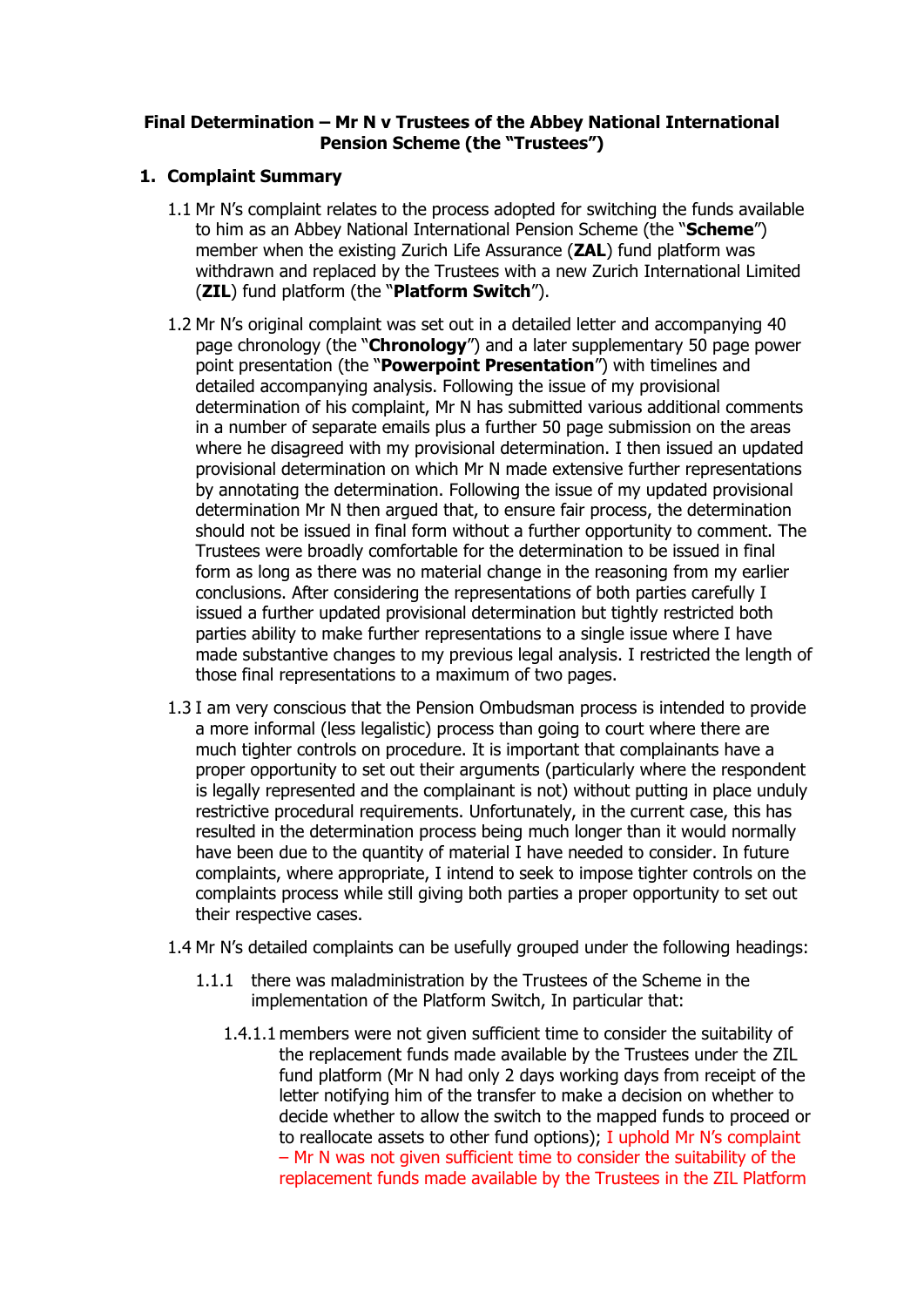in advance of the Platform Switch and this caused him distress and inconvenience and the financial loss as detailed in the body of the determination (section 13);

- 1.4.1.2 The Trustees did not implement his requested fund switch from 100% in the Managed 2 EP Fund (the "**ZAL Managed Fund**") to 50% in the ZIL Managed Fund and 50% in the ZIL Secure Fund on the dates agreed with Mr N when he provided instructions to Baker Tilly. As a consequence Mr N lost out as a result of the failure to implement the switch on the agreed date as if the fund had been invested during this period 50% in the ZIL Managed Fund and 50% in the ZIL Secure Fund the investment return would have been higher. I uphold Mr N's complaint. The Trustee has already agreed to make a payment of £2800.10 to settle this complaint which has been accepted by Mr N. In my view there is already a binding legal agreement to pay this agreed amount to compensate Mr N for distress and inconvenience and loss as a result of the failure to invest as instructed.
- 1.4.1.3 The ZIL Managed Fund generally was not a suitable a replacement for the existing ZAL Managed Fund under the mapping process. Mr N did not consider it suitable, for among other reasons, due to the size of the fund (it was much smaller than the ZAL Managed Fund), the fact that unlike the ZAL Managed Fund it had no star rating (the ZAL Managed Fund had a crown 4 star rating) and the potential cash drag on the ZAL Managed Fund while new investments were made. Mr N also had particular concerns about the new property component of the ZIL Managed Fund and the fact it was "gated" during the relevant period (in fact I now understand it was not gated but had previously been gated before the Platform Switch); I do not uphold Mr N's complaint. The Trustees did take advice from LCP on the equivalence of the ZIL Managed Fund to the ZAL Managed Fund under the mapping process and the ZIL Managed Fund does appear to be broadly comparable to the ZAL Managed Fund;
- 1.4.1.4 the alleged inadequacy of the information provided about the replacement ZIL funds provided in advance of the Platform Switch and subsequently after the end of the blackout period until July 2017. This included the fact that no access was given to the fund information until 9 December 2016 after the Platform Switch had taken place (and initially until 20 December 2016 the ZIL Fund platform was not functioning) and there was an apparent disparity between the investment objectives of the two funds and in Mr N's view the inadequacy in the fund particulars provided by Zurich describing the funds. Mr N argues that the particulars provided did not support equivalence at all, let alone, exact equivalence; I partially uphold this complaint – the information provided initially was inadequate to enable Mr N to make an informed decision. However, by 5 January 2017 on the basis of the hard copy ZIL Managed Fund (provided on 1) November 2016) and ZAL Managed Fund sheets (provided by 20 December 2016) and the responses from Baker Tilly on 5 January 2017, Mr N had been provided with sufficient information that would have enabled most members (acting reasonably) to make a decision if it had been provided prior to the Platform Switch.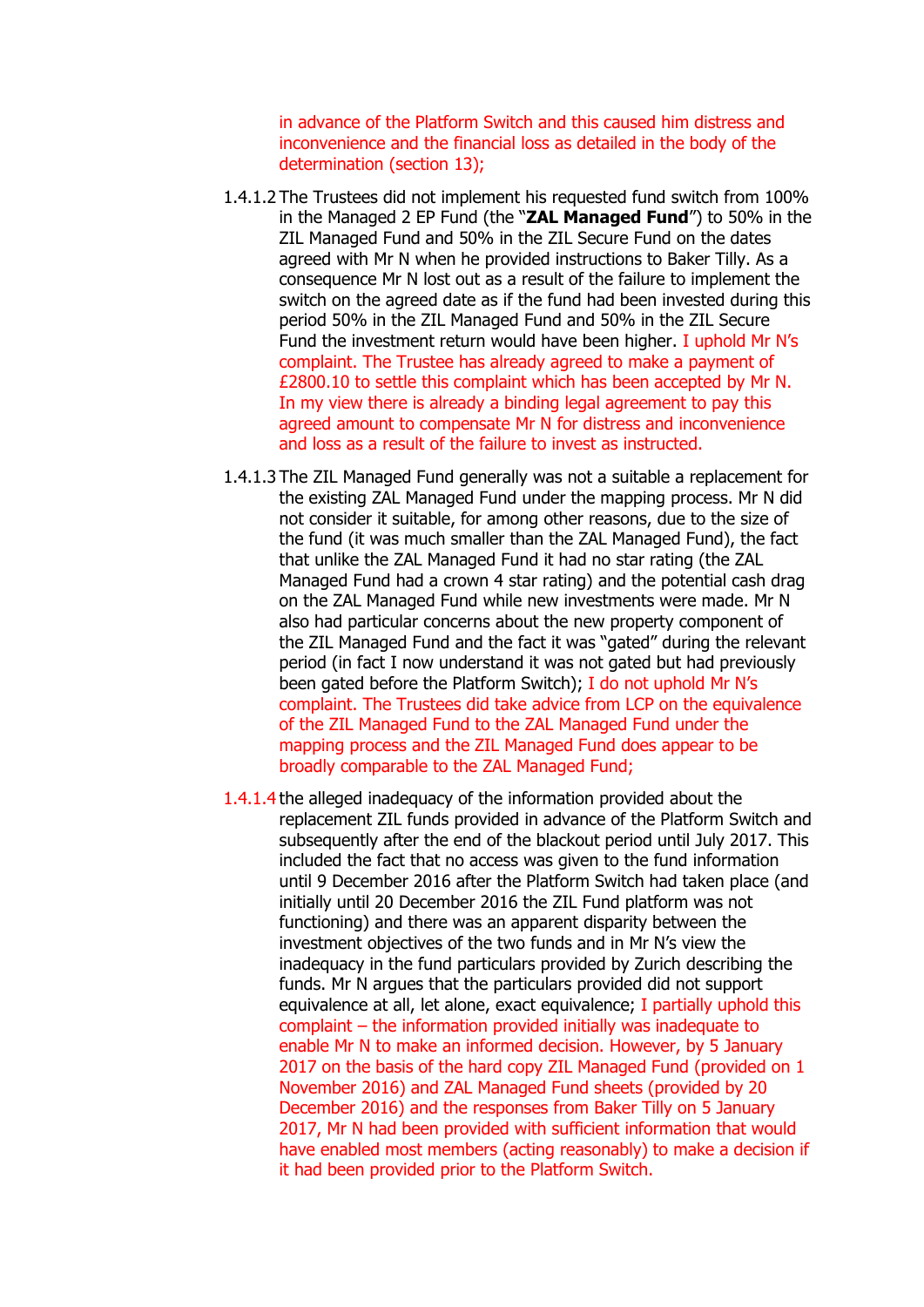- 1.4.1.5 The alleged inadequacy of the responses and time taken to deal with his requests for more information on the new fund choices during the period from the end of the blackout period to January 2017 and then from January 2017 to July 2017 (when the Trustees notified Mr N of the correction of the Zurich pricing errors following notification from Zurich of these errors). Mr N does not consider he was provided sufficient information to take independent financial advice and make a decision on a revised asset allocation until July 2017 which then took until September 2017 (after his concerns about relative performance were resolved) during which time, to protect his position and mitigate the risks he faced, he considers that he had no choice but to keep 50% of his pension assets in the Secure Fund. I agree that it took the Trustees longer than they should have during the period from the end of the blackout period to 5 January 2017 to deal with Mr N's requests for information in particular due to lack of resources applied by the Trustees to respond to the question (see 1.4.1.4 above). After 5 January 2017 the Trustees did in my view make reasonable and genuine efforts to answer Mr N's many and varied additional questions and were not, as alleged, guilty of maladministration albeit he was not satisfied with the answers until July 2017. To the extent that Mr N decided to remain invested in a higher proportion of cash assets (than he might otherwise have done) during this period this was down to him and is not the responsibility of the Trustees.
- 1.1.2 Mr N has also alleged:
	- 1.4.2.1 Initially that the failure to implement the investment advice to the Trustees from LCP (as investment advisers) at the time of the Platform Switch to change the growth stage of the strategy to invest in 50% (in Standard Life Global Absolute Return Strategies Fund and 50% in Blackrock Developed World Index Fund) as part of the move to the new ZIL platform amounted to breach of the Trustees investment duties/breach of trust. Mr N's more recent submissions do seem to now recognise that this may not have been appropriate to implement the advice at the time of the Platform Switch and focus of Mr N's submissions has been much more on the subsequent failure by the Trustees to keep him updated on the progress of the investment review given that they were aware of his concerns about the fund performance; I do not consider that the initial decision to defer implementation of the LCP advice to change the growth element of the Default Lifestyle Strategy at the time of the implementation of the fund switch amounted to breach of the Trustees investment duties under the trust in relation to Mr N's investments. It was reasonable for the Trustees to decide following receipt of the LCP advice to consider this issue separately from the platform switch. Mr N was told at the time by the Scheme Secretary that "a *more comprehensive* review of fund choices would follow in 2017." I accept the Trustees argument that any delay in carrying out a more comprehensive review which may have resulted in the implementation the LCP advice to change the growth element of the Default Lifestyle Strategy cannot have impacted on Mr N as he had not selected that strategy. Whether the Trustee should (while acting consistently with their investment duties as trustees) have completed their review of the continued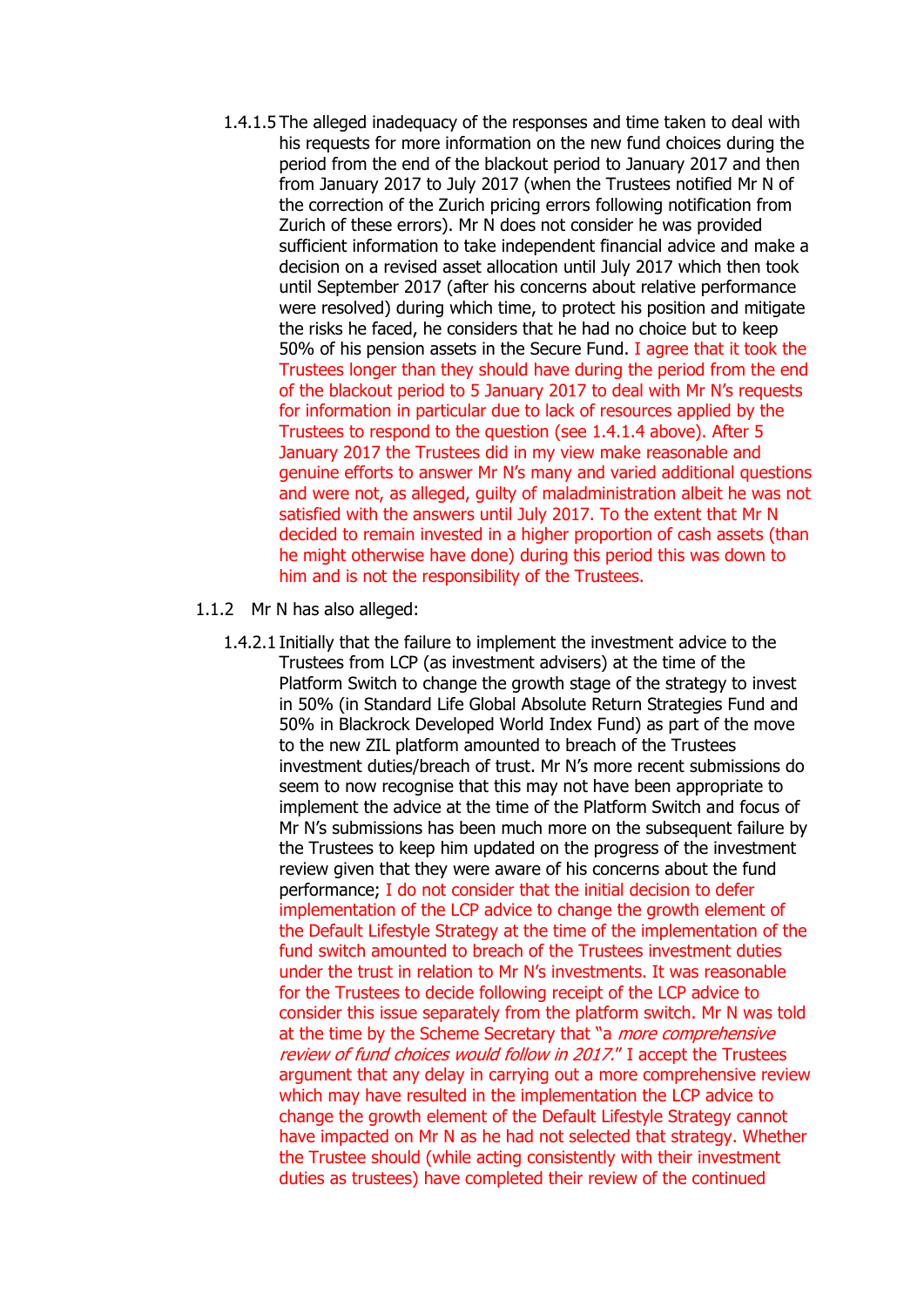appropriateness of the Cautious Default Investment strategy by now is a separate matter (which I have not determined as part of this complaint) but again it cannot have impacted on Mr N as he had not selected the Default Lifestyle Strategy; and

1.4.2.2 The failure of the Trustees to advise Mr N that the new ZIL Managed Fund was no longer a suitable fund for the Growth component of the Default Lifestyle Strategy following receipt of advice from LCP amounted to breach of trust. I do not uphold Mr N's complaint. I do consider, however, that there was subsequent maladministration as Mr N was not provided with the promised update on the progress of the review of the Default investment strategy.

# **2. Background – Preliminary Jurisdictional Issues**

- 2.1 The Isle of Man Ombudsman/Deputy Pensions Ombudsman has jurisdiction under section 146(1) of the Pension Schemes Act 1993 (as applied to the Isle of Man under the Pension Schemes Act 1995), among other things, to investigate:
	- 2.1.1 a complaint made by him by or on behalf of an actual or potential beneficiary of an occupational or personal pension scheme who alleges that he has suffered injustice in consequence of maladministration in connection with any act or omission or a person responsible for the management of the scheme (which for this purpose includes the trustees or managers and administrators of a scheme);
	- 2.1.2 a dispute of fact or law in relation to an occupational or personal pension scheme between a person responsible for the management of the scheme (which for this purpose includes trustees and managers and administrators) and an actual or potential beneficiary.
- 2.2 There is nothing in the Pension Schemes Act 1993 (as applied to the Isle of Man) which expressly limits the Isle of Man Pensions Ombudsman/Deputy Pensions Ombudsman's jurisdiction to Isle of Man occupational or personal schemes. There is a specific power in section 145(1A) of the Pension Schemes Act 1993 (as applied to the Isle of Man) that allows regulations to be passed conferring power on the Pension Ombudsman to conduct investigations into personal and occupational pension schemes whatever their connection with the Isle of Man. However, under section 145(1C) of the Pension Schemes Act 1993 (as applied to the Isle of Man) section 145(1A) shall not be taken to prejudice any power of the Pensions Ombudsman apart from this subsection to conduct investigations in a case having connections with places outside the Isle of Man.
- 2.3 That said, for the pensions ombudsman to investigate a complaint against trustees, managers or administrators of an occupational pension scheme there would need, in my view, to be a sufficient connection with the Isle of Man by the trustees, managers or administrators performing functions in relation to the Scheme.
- 2.4 Mr N is a member of the Scheme and is resident in Jersey. The Scheme is a trust based occupational pension scheme set up to provide pension benefits for international employees of Santander based in Jersey and the Isle of Man. The Scheme has dual tax approval from the tax authorities in both in Jersey and the Isle of Man. It is also registered as an authorised scheme by the Financial Services Authority in the Isle of Man. The Financial Services Authority performs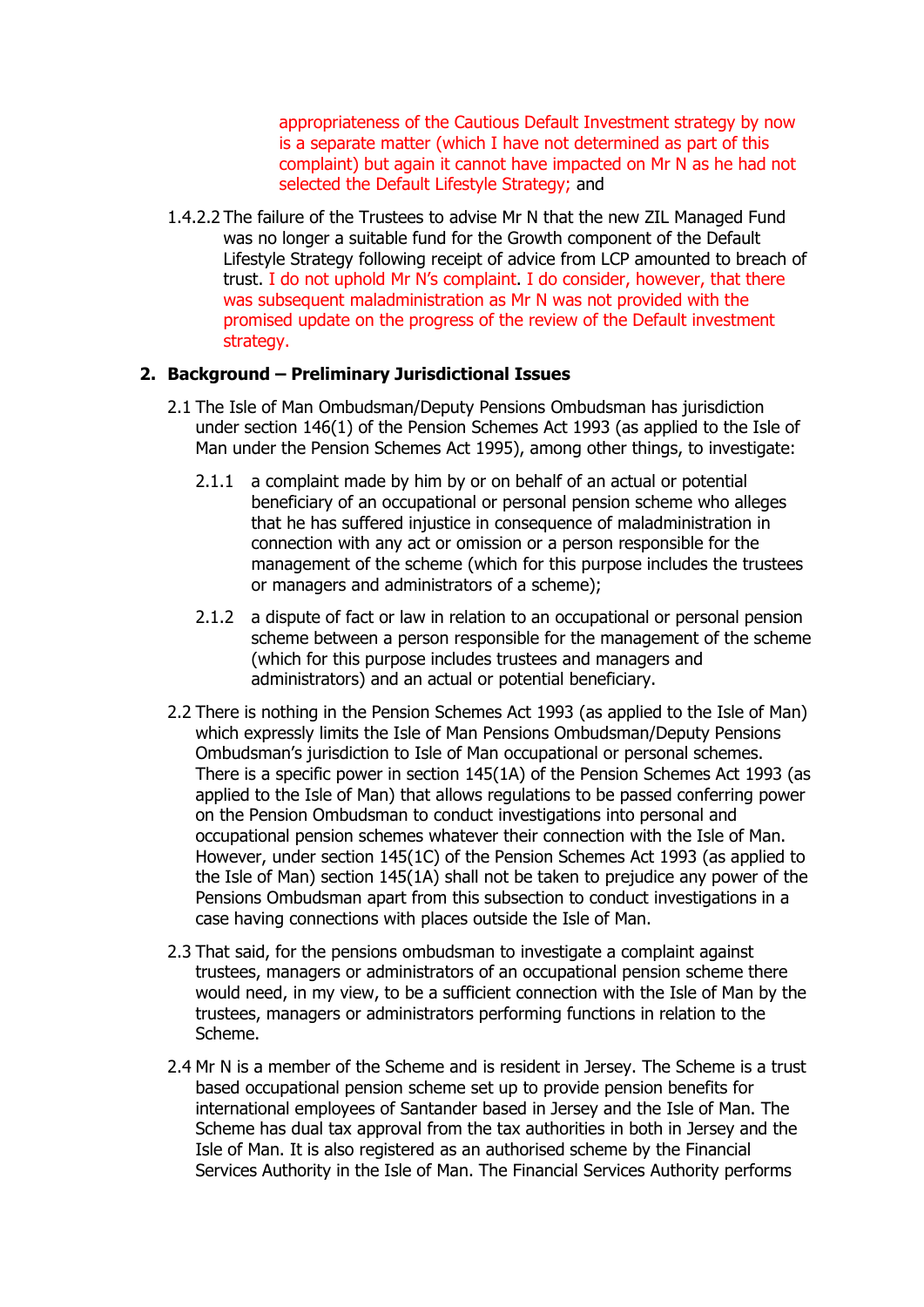the functions of Pension Regulator in the Isle of Man under the Retirement Benefit Schemes Act 2000. I understand that there is no equivalent pensions specific regulator in Jersey.

- 2.5 The Trust Deed provides that the governing law for Jersey members is Jersey law and the governing law for Isle of Man members is Isle of Man law (see Clause 8 of the Trust Deed). However, due to the dual tax regime registration and the fact that the Scheme is authorised under of the Retirement Benefit Schemes Act 2000 my view is that the Trustees have to comply with both Jersey and Isle of Man tax and regulatory requirements relating to investments. There cannot be a lower standard for one group than the other when the Scheme has a common investment strategy for all members.
- 2.6 The Channel Islands financial services ombudsman was not willing to consider Mr N's complaint due to the fact that the majority of trustees of the Scheme are Isle of Man resident and the Scheme has Isle of Man administrators.
- 2.7 I am satisfied that, given the majority of trustees are Isle of Man based, there is sufficient degree of connection for me between the Trustees and the Isle of Man for me to investigate the complaint notwithstanding Mr N is a Jersey member. The fact that Mr N is Jersey resident does not in itself in my view preclude me from looking at this complaint. I note in this connection that the Scheme trustees have accepted that I do have jurisdiction to investigate the complaint.
- 2.8 To the extent, however, that Jersey law is relevant to any dispute of law between Mr N and the Trustees I will, however, need to consider the position under Jersey Law.

#### **3. Trustees' investment powers and duties**

- 3.1 In order to consider Mr N's complaint it is first necessary consider what the Trustees investment powers and duties are under the Trust Deed and Jersey and, if applicable, Manx law. In this connection it should be noted that the Scheme is a money purchase scheme and the benefits payable to members, such as Mr N, are linked to the value of the Member's Account as defined in the Scheme rules. Unlike a defined benefit scheme the member, not the employer, therefore takes the investment risk. If the investments perform well the value of the Member's account will increase and if they perform badly the value of the Account will decrease. I should also note that, contrary to a statement in the LCP report on the proposed Platform Switch, which I refer to later, the investment provisions of the Pensions Act 1995 which apply in the UK do not apply in either the Isle of Man or Jersey.
- 3.2 The Trustees of the Scheme have wide ranging powers of investment under the Trust Deed. Under Clause 15.1 legal ownership of the Fund is vested in the Trustees. Under Clause 15.13 (Investment) have wide ranging powers of investment to the intent that they shall have the same full and unrestricted powers of investing and transposing investments in all respects as if they were absolutely entitled beneficially. In relation to a money purchase occupational pension scheme you would expect the Trustees to typically still make available a reasonable range of investment funds to enable members to make choices and also include a default fund(s) for members who do not wish to make active choices.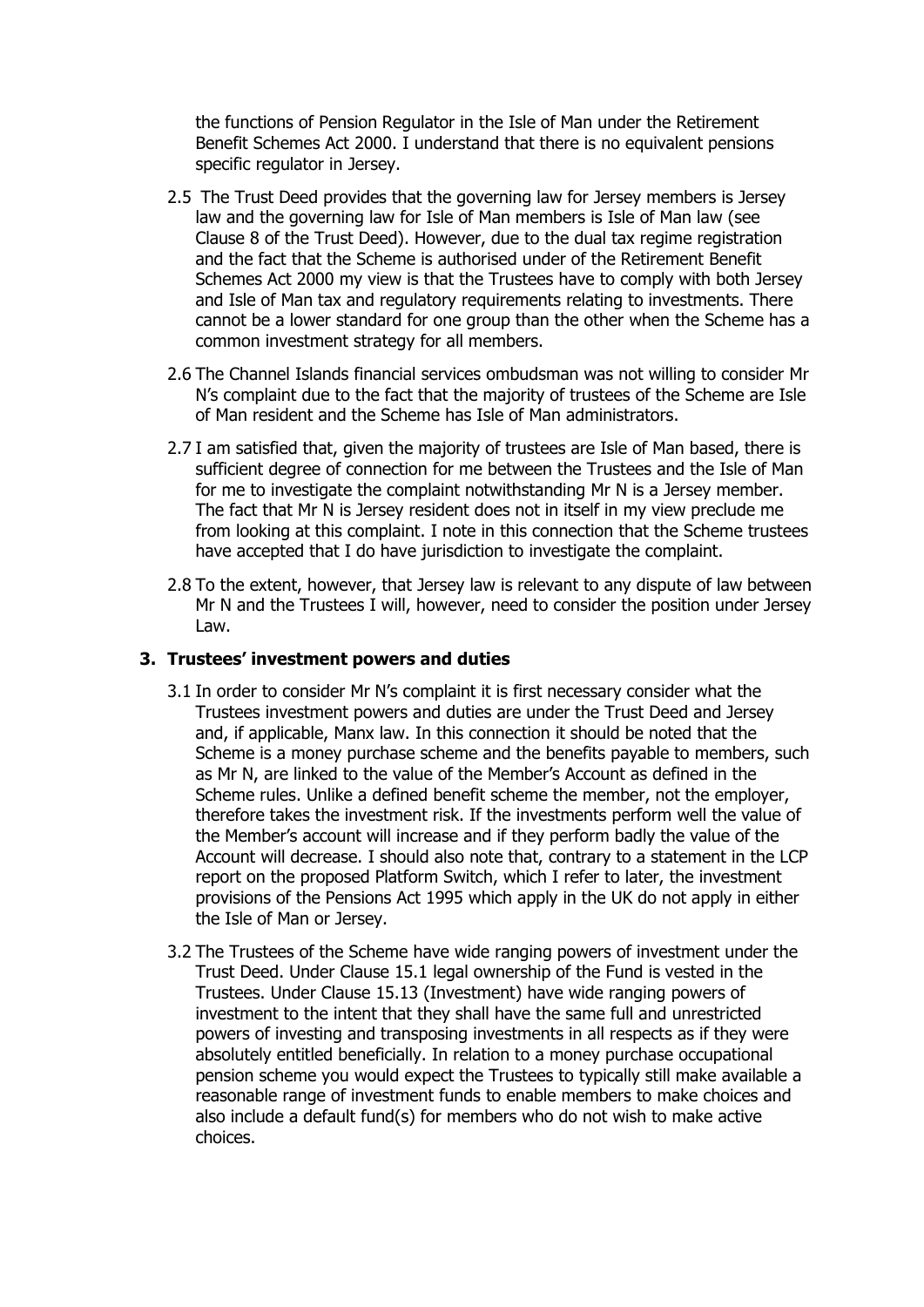- 3.3 In exercising the powers of investment in my view the Trustees are effectively subject to any applicable laws of Jersey and the Isle of Man relating to investment as otherwise they would not be able to manage the Scheme given that they have both Jersey and Isle of Man members. The Trustees are also subject to general trust law duties as trustees.
- 3.4 Under Jersey law I understand from the Trustees (who have confirmed this with their Jersey lawyers and this is consistent with my research into the law of Jersey) that:
	- 3.1.1 there are no specific statutory pension law provisions relevant to investment decisions. Pension schemes are governed by Part 19 of the Income Tax (Jersey) Law 1961. However, the statute does not set restrictions on trustee investment decisions. The investment powers of pension scheme trustees in Jersey are more generally governed by the Trusts (Jersey) Law 1984 and the Scheme's rules;
	- 3.1.2 by Article 24(1) and (2) of the Trusts (Jersey) Law 1984, trustees of Jersey trusts shall:
		- 3.4.2.1 in relation to trust property have the same powers as a natural person acting as beneficial owner of such property; and
		- 3.4.2.2 exercise the trustee's powers only in the interests of the beneficiaries and in accordance with the terms of the trust;
	- 3.1.3 trustees may also "delegate management of trust property to and employ investment managers whom the trustee reasonably considers competent and qualified to manage the investment of trust law by Article 25(2) (a).
- 3.5 Under Isle of Man law the investment requirements are more similar to those in the Pensions Act 1995 in the United Kingdom. Tynwald has however did not apply the UK Pensions Act 1995 investment requirements to the Isle of Man when it adopted and applied other provisions of the Pensions Act 1995. The investment requirements applicable to Isle of Man schemes are set out in the Retirement Benefit Schemes Act 2000 and the Retirement Benefit Schemes (Domestic Schemes) (General Administration) Regulations 2004 (**Administration Regulations**). These include the following:
	- 3.1.1 under regulation 13(1) of the Administration Regulations, as in Jersey, a trustee of a scheme which is an occupational pension scheme may, subject to any restriction imposed by the scheme make any kind of investment that the trustee could make if the trustee were absolutely entitled to the assets of the scheme;
	- 3.1.2 under regulation 13(2) of the Administration Regulations, as in Jersey, any discretion of the trustee of a scheme to make any decision about investments may be delegated by the trustee to an investment manager.
- 3.6 Under the Administration Regulations I should note for completeness that there are other obligations on certain non-exempt Isle of Man authorised schemes. There is a requirement that:
	- 3.1.1 The trustees should prepare, maintain and from time to time (at least every 3 years) a revised written statement of investment principles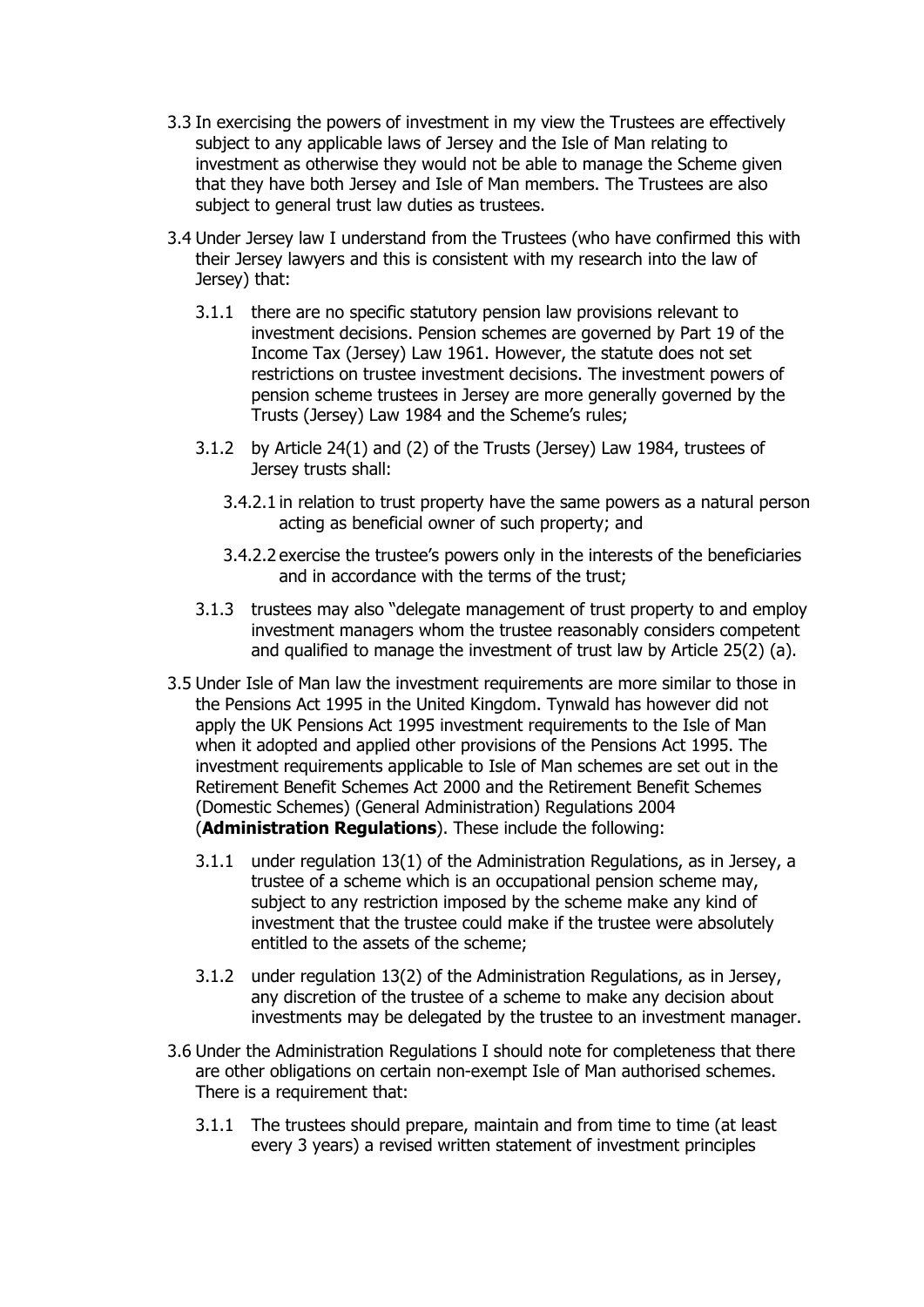governing decisions about investments for the purposes of the scheme. The written statement must cover the trustee's policy for meeting;

- 3.1.2 Except in relation to delegated investment powers the trustee must:
	- 3.6.2.1 before making any investment obtain and consider appropriate investment advice on the question whether the investment is satisfactory having regard to the statement of investment principles;
	- 3.6.2.2 the need for diversification of investments and the suitability of the proposed investments in so far as they are appropriate to the circumstances of the scheme.

Any advice must be given and confirmed in writing.

- 3.7 I agree with the Trustees' legal advisers, however, that none of the requirements set out in paragraph 3.6 apply to "excepted schemes" and the Scheme falls within the relevant exemption given that all its investments are in an insured policy.
- 3.8 Accordingly there is no statutory requirement applicable to the Scheme in Jersey or the Isle of Man to prepare a statement of investment principles or to take and consider advice on the suitability of the investment or the need for diversification. The Trustees are, however, still subject to a requirement to exercise their powers in a way which promotes the purposes of the scheme and act in the interests of the members when exercising their investment powers. I would still expect the Trustees of a multi-member occupational pension scheme to generally take investment advice (and consider whether to act on that advice) on the suitability of the investment fund choice if they do not have that expertise themselves.
- 3.9 I also agree with Mr N that it is also reasonable for members to be able to seek and obtain information about the funds in which Scheme assets are invested and to respond in a timely fashion to reasonable requests for information about the funds. It also does need to be recognised that there is, however, a limit to the amount of the information that trustees can reasonably be expected to provide for an individual member.

#### **4. Trustees' duties and best practice in relation to platform switches**

- 4.1 It is not uncommon for trustees to change investment platforms as a result of advice from their investment advisers or as a result of a withdrawal of a platform option by a provider.
- 4.2 I would expect trustees of an occupational pension scheme acting in accordance with their general trust law duties and best practice in relation to Platform Switches:
	- 4.1.1 to still take and consider investment advice on comparability of the replacement fund options offered under the new ZIL platform;
	- 4.1.2 to communicate sufficient details of the new fund options in sufficient time to allow members acting reasonably, to switch funds, if they consider appropriate. This will involve giving members access to fund particulars;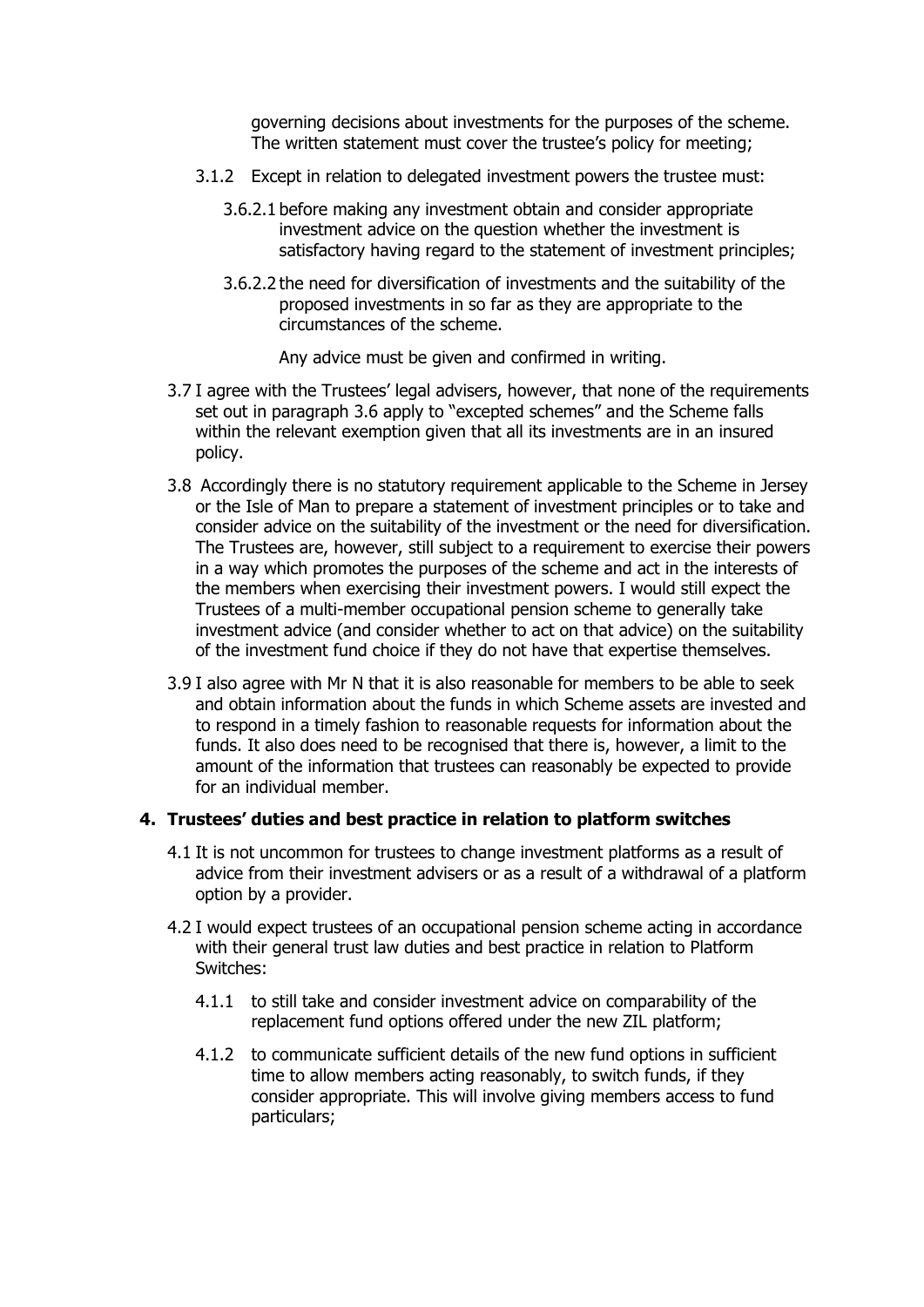- 4.1.3 where a fund switch option will occur by default to adopt a fund mapping process so the replacement fund is the nearest equivalent available fund to the existing fund;
- 4.1.4 to take steps to minimise the time the funds are out of market so the members are not exposed to investment risk during the out of market period;
- 4.1.5 in so far as possible not to choose funds with a significantly higher charge than under the existing charges;
- 4.3 The Trustees have no duty, nor is it appropriate for the Trustees, to give specific investment advice to members. It is not possible to give such advice without detailed knowledge of the attitude to risk of the member and the personal and financial circumstances of the member. To do so would also amount to giving financial advice which the Trustees are not authorised to give under financial services requirements. The Trustees can only provide generic information/guidance on the investment options available to members under the Scheme.
- 4.4 There is also must be a limit to the extent of the generic information Trustees are required to make available and also any subsequent questions that the Trustees can reasonably expect to be available before the implementation of the Platform Switch.
- 4.5 There is also in my view no requirement to ensure that identical funds are available on a Platform Switch (which, in any event, is never going to be possible as in this case where fund options are being withdrawn by an insurer in a particular market). Where, a compulsory switch is going to occur, the Trustees should seek to ensure that the replacement fund is suitable and the nearest equivalent in terms of investment strategy to the fund being withdrawn (i.e. to adopt a fund mapping process). Also if the replacement fund does not perform as well as the fund it has replaced it does not follow that the Trustees are at fault if they have taken investment advice and had regard to that advice in choosing the replacement fund.
- 4.6 In terms of member communication I would expect that any communication about the replacement funds contained sufficient information about the fund options in order to enable members to make their own decision, or if they considered appropriate, to take their own investment advice on the continued suitability of the investment options. The Trustees are not, and cannot be, responsible however for the wording of the fund particulars provided by an insurer as it is the responsibility of the insurer to prepare these in accordance with any applicable financial services legislation.

# **5. Did the Trustees comply with their investment duties in relation to the Platform Switch and was there maladministration in relation to the switching process?**

- 5.1 Broadly the sequence of event relating to the Platform Switch is as follows.
	- 5.1.1 Zurich wrote to the Trustees on 17 August 2015 notifying them of a strategic review of their corporate savings Channel Islands business. Zurich advised the Trustees that they were withdrawing all administrative services for existing ZAL Corporate Savings Channel Island customers from 31 July 2016 (this deadline later was pushed back) and would offer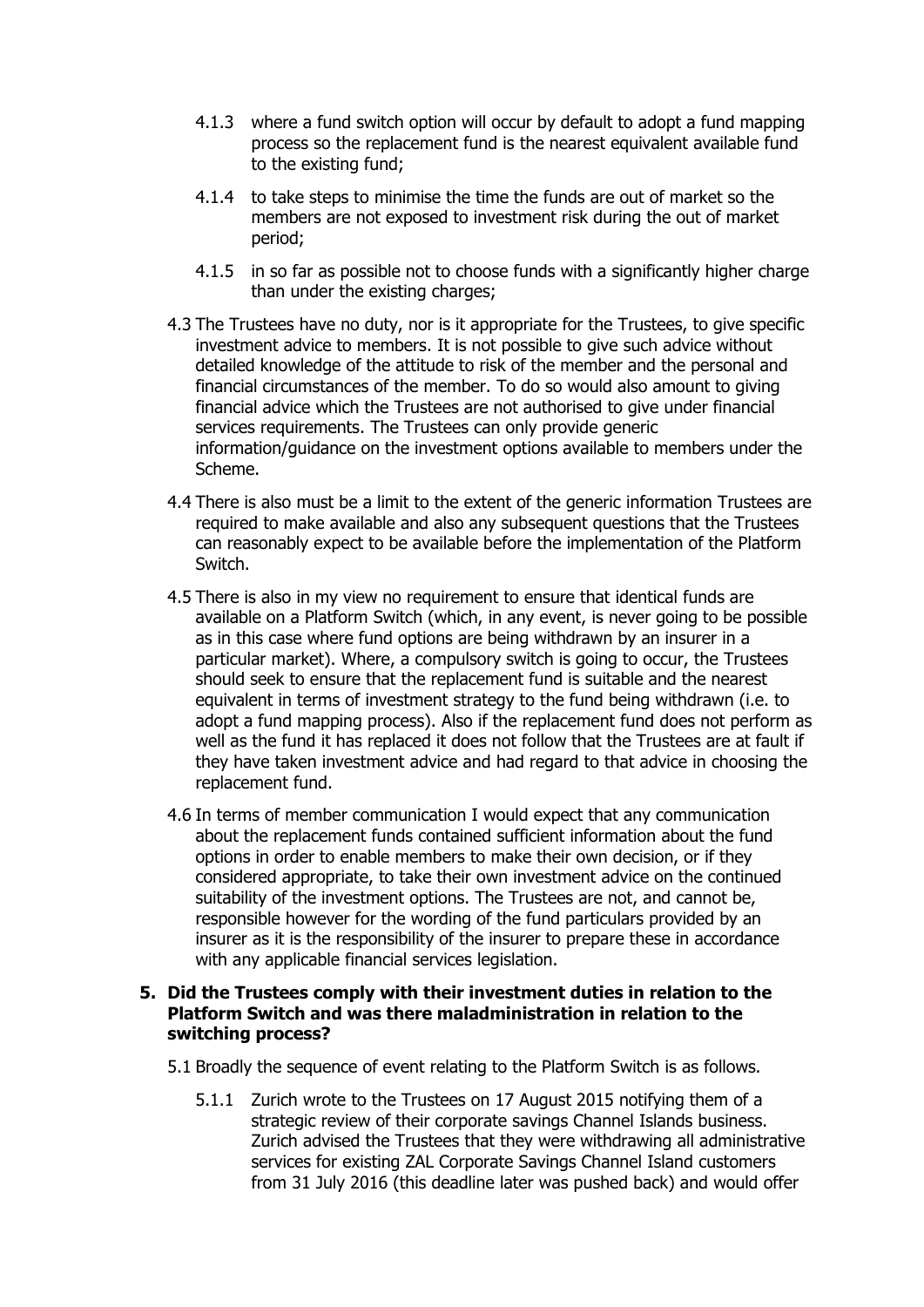a seamless migration of member funds to their international ZILL business.

- 5.1.2 The Scheme administrators (Baker Tilly) appear to have advised the pension manager of Santander (who is the sponsor of the Scheme) of the withdrawal of the platform facilities in August and then October 2015 and then again on 10 February 2016.
- 5.1.3 Zurich then sent a chasing email to the Scheme administrators and the pensions manager on 24 March 2016 asking if there have been any developments so that they could begin the transition.
- 5.1.4 Baker Tilly as Scheme administrators chased the pension manager again on 1 April 2016.
- 5.1.5 The pension manager responded on 11 April 2016 advising Baker Tilly initially that statutory money purchase illustrations would be needed.
- 5.1.6 Sample member communications were to have been provided to the pension manager on 11 April 2016 by Zurich. A timeline would be produced by Zurich once the go ahead was given for the transition.
- 5.1.7 A project plan was then produced in May 2016 (presumably after the go ahead was given) with a detailed action log by Zurich. It would appear that a series of communications were originally built into the project plan but this does not seem to have happened due to the timescale slipping
- 5.1.8 There were then various discussions in May 2016 about the fund prices and the mapping process.
- 5.1.9 LCP were instructed at some stage and Zurich's proposed fund mappings for the Platform Switch were initially confirmed the fund mappings on 8 June 2016 with one change.
- 5.1.10 There were discussions in July 2016 about the fact that one of the property funds had been gated and it was now proposed to map the funds into Threadneedle UK Property Trust Fund which caused delays in relation to the issue of member communications.
- 5.2 At some stage during the process the Trustees, took investment advice from their own investment advisers (LCP), on the fund mapping proposed by Zurich in relation to the Scheme. The Trustees also asked LCP to make more general recommendations for the Scheme's default investment strategy and fund range. The advice seems to originally have been provided in September 2016 (I have not seen this version of the advice) and was then updated on 7 October 2016 (replacing earlier advice dated 1 September 2016). It is not clear to me why the advice was not finalised earlier. The LCP advice:
	- 5.1.1 Confirmed that LCP were satisfied that the proposed fund mappings were appropriate and should be implemented in accordance with Zurich's suggested timeline;
	- 5.1.2 Recommended changes to the existing life-styling strategies although LCP considered that the current aim of the default strategy remained appropriate;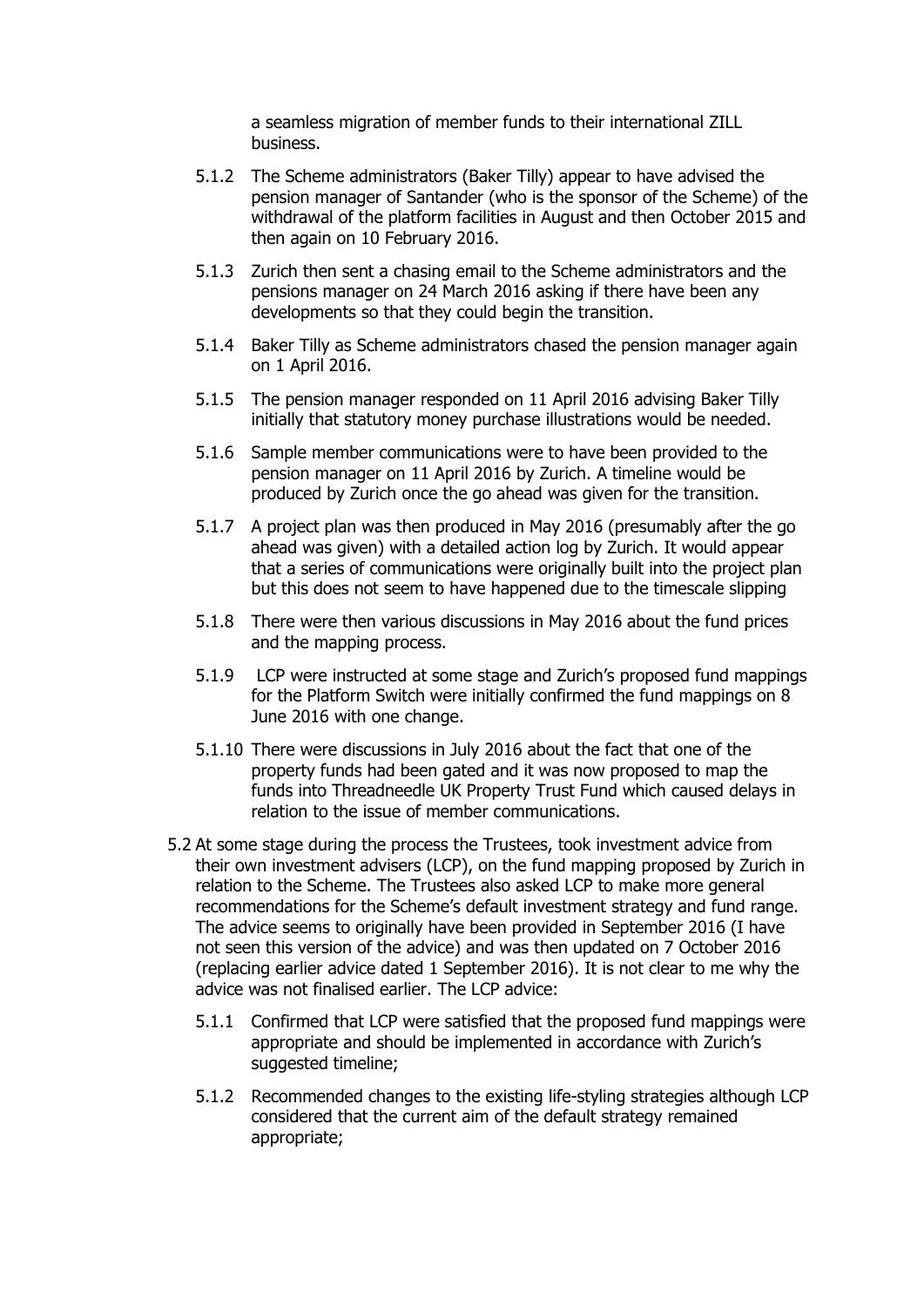- 5.1.3 The recommendations on lifestyle options included a recommendation that:
	- 5.2.3.1 The ZIL Managed Fund is no longer appropriate for the growth phase of the Default Lifestyle Strategy and recommended that a strategy of 50% passive equities and 50% diversified growth instead; and
	- 5.2.3.2 Recommended that a new cash lifestyle option should be adopted alongside existing default, balanced and adventurous lifestyles.
- 5.3 The LCP report however did not recommend the removal of the ZIL Managed Fund as one of the other investment options. It did however recognise that that it may be possible to improve the risk/reward profile of the members compared with the alternative approach using the ZIL Managed Fund.
- 5.4 LCP incorrectly assumed in their report (as already noted above) that the Scheme was subject to section 36 of the Pensions Act 1995 and the Occupational Pension Schemes (Investment) Regulations 2005 (which are applicable in the UK) and confirmed that the proposed investment strategy changes outlined in this note, including the change to the Growth phase of the default strategy (to invest 50% in the Standard Life Global Absolute Return Strategies Fund and 50% in the Blackrock Developed World Index Fund), are suitable and appropriate for the Scheme taking into account the Act Pensions Act 1995 and the Regulations. Furthermore given the demographics of the Scheme's members and investment objectives of the Trustees, LCP believed that the level of risk associated with the default investment strategy and associated investments is appropriate. The fund based charges remained at 0.75% (covered by Abbey National Offshore) with the balance of the Total Expense Ratio for the relevant fund payable by the member, although this was built into the unit price.
- 5.5 The Trustees, however, appear following receipt of the investment advice, to have decided to go ahead with the Platform Switch and then come back to considering the wider investment option review (including fund charges) and revisit the advice on the recommended default option later.
- 5.6 I have not had sight of all the communications during the run up to the Platform Switch but there would appear to have been issues with adequacy of the initial communications drafted by Zurich which needed to be reworked and some agreed deferment of the initial time period for implementation of the Platform Switch.

| The Existing ZAL Investment Fund | <b>ZILL Investment Fund</b> |
|----------------------------------|-----------------------------|
| American 1 EP                    | Threadneedle American       |
| Asia 2 EP                        | Threadneedle Asia           |
| <b>Equity Managed 2EP</b>        | <b>Sterling Adventurous</b> |
| European 2 EP                    | Threadneedle European       |

5.7 The fund mapping options eventually adopted and communicated to members were as follows: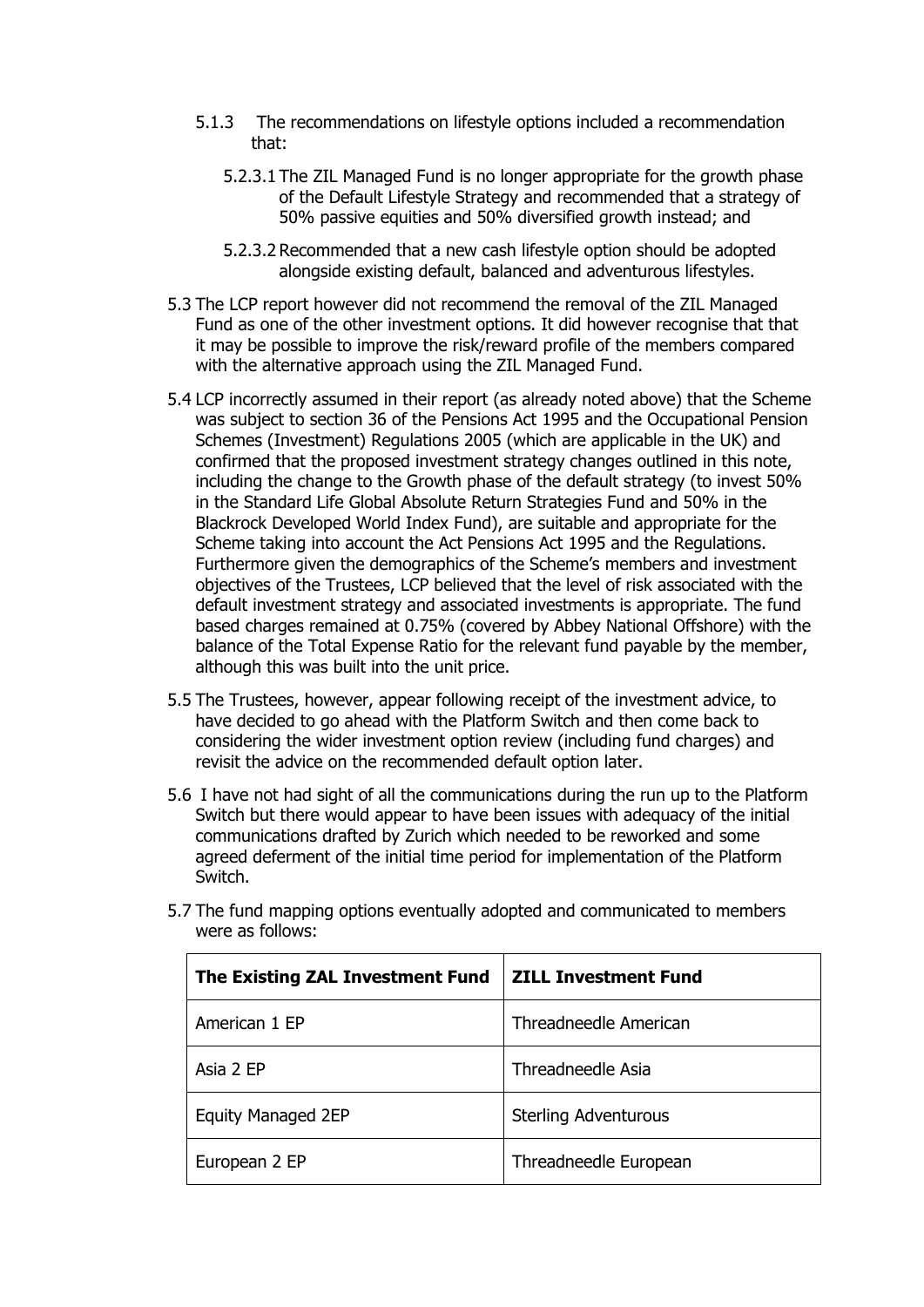| Global Select 2 EP                    | Blackrock Developed World Index GBP |  |
|---------------------------------------|-------------------------------------|--|
| Japan 2EP                             | Threadneedle Japan                  |  |
| Long Dated Gilt 2 EP                  | Vanguard UK Long Duration Gilt      |  |
| Managed 2EP                           | <b>ZIL Managed Fund</b>             |  |
| Property 3EP                          | Threadneedle UK Property Fund       |  |
| Secure 2EP                            | Insight GBP Liquidity               |  |
| UK Equity 2 EP                        | Threadneedle UK                     |  |
| UK Index Tracker 2EP                  | <b>Blackrock UK Index</b>           |  |
| UK Preference and Fixed Interest 2 EP | <b>Blackrock FID GiltTrak</b>       |  |
| ZZ UK Opportunities 2EP               | Threadneedle UK                     |  |

5.8 Members were also provided with a list of Questions and Answers prepared jointly with Zurich. Members were told that they did not need to take any action now unless they wished to change investments before the Platform Switch. Members were also told that there would be a blackout period during which members would not be able to switch investments. Members were also given information in the Q&As about where they could obtain more information about the funds. In particular the Q&As included the following:

# **"Q Where Can I find information on the current funds my plan is invested in with ZAL?**

A. By signing in to your online account you will be able to see the funds you are currently invested in. Please find below a link to financial express to enable you to find fund fact sheets for each of the funds you were invested in.

#### **Q Where can I find more details on the funds available to my Plan when it transfers to ZIL?**

A. You will have access to a fund centre link which can be found on the home page of ZIO once you have logged in.

# **Q. What is the fund centre?**

A. The fund centre is a site designed to help you make investment choices for your retirement. The fund centre will provide a detailed breakdown of the fund performance and fund information to ensure that you are best placed to make your decision. You will also have the ability to produce comparison reports on each of the funds available and compare fund performance. Further information and guides on how to use the fund centre will be available on the literature section of ZIO."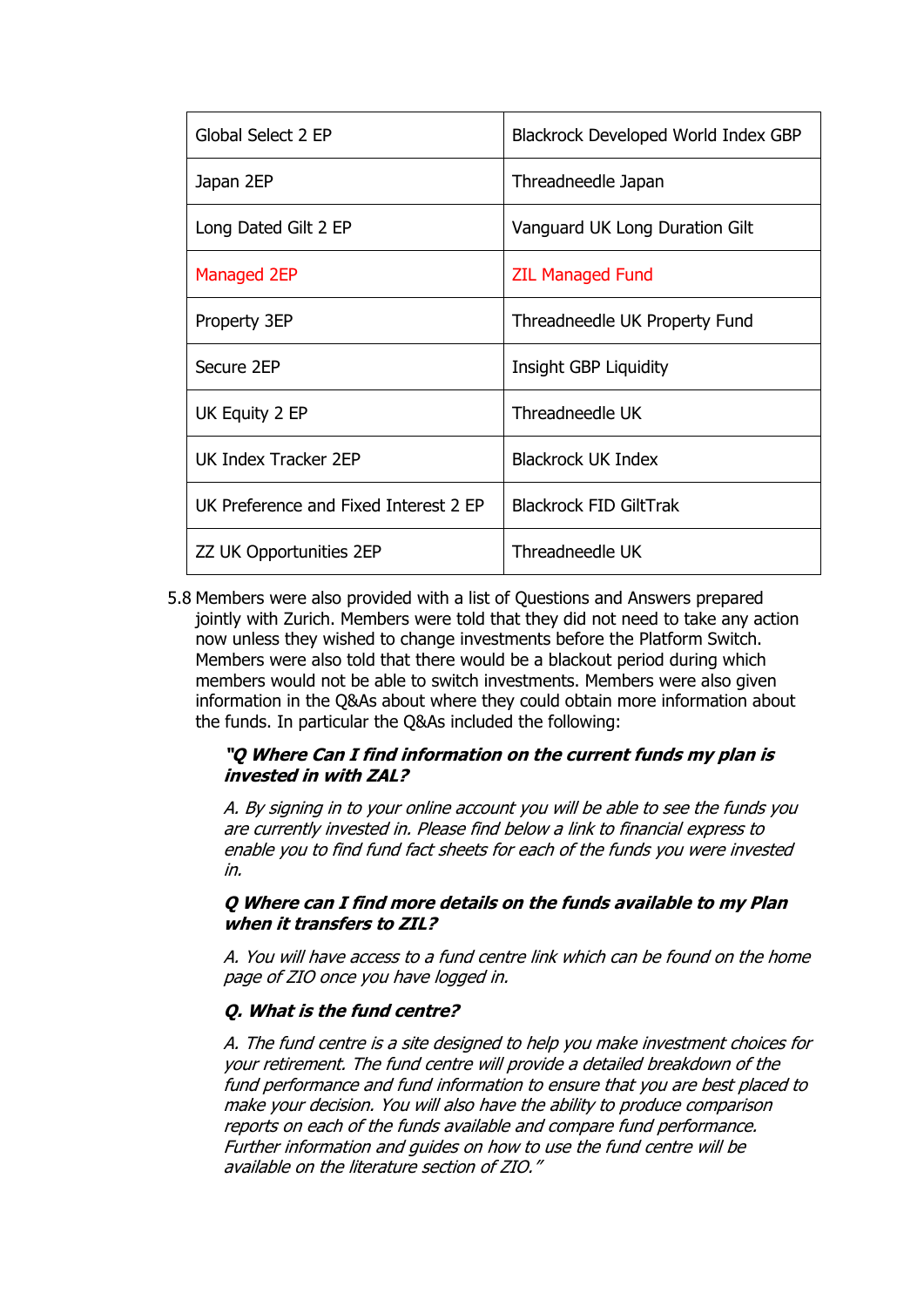5.9 The communication materials about the Platform Switch were not eventually issued to Mr N until 24 October 2016 (which I understand were received by Mr N on 27 October 2016 on 2 working days' notice of the Platform Switch and 5 days before the US election) advising him that his pension fund investment in the ZAL Managed Fund was being transferred to the ZIL Managed Fund and that he would have no access to the fund during the blackout period to 22 November 2016.

# **6. Events following the Platform Switch**

- 6.1 The subsequent sequence of events is set out in a detailed 40 page Chronology attached to a letter from Mr N dated 21 January 2018. Little purpose would be served by setting this out again in full in the determination
- 6.2 Mr N alleges, among other things, that the initial communication received on 27 October 2016 contained limited information in the new fund which was insufficient to obtain advice and make a decision on the new ZIL Managed Fund. Mr N therefore instructed Baker Tilly on 30 October 2016 to move 50% of his Scheme assets into the Secure Fund prior to the Platform Switch but the instruction was not I understand implemented by the date agreed with Baker Tilly (see above). The Platform Switch occurred on 8 November 2016 and due to the blackout period Mr N was not able to access the information in relation to the new funds until 20 December 2016 after the blackout period had expired. (Mr N received confirmation from Baker Tilly on 05 December 2016 that the blackout period had been lifted late in the previous week).
- 6.3 After the initial communication was received on 27 October 2016 Mr N then requested more information on the new ZIL Managed fund. Baker Tilly's response on 1 November 2016 confirmed that the Trustees had obtained advice from LCP on the appropriateness of the fund mapping process. I also understand that on 1 November 2016 Mr N was provided with a copy of the ZIL Managed Fund sheet as at 30 September 2016. Mr N was not provided with a copy of an up-to-date ZAL Managed Fund sheet until 20 December 2016 so he could not make a direct comparison of the fund structures until then (Mr N would nevertheless have had a copy of an older version of the ZAL Managed Fund sheet in 2015 when he had previously taken his own independent financial advice on the fund options so would have had a broad idea of the historic constituents of the ZAL Managed Fund).
- 6.4 Mr N wrote to the Trustees on 4 November 2016 making it clear that in view of the market, the proposed migration and the blackout period, the lack of information provided in advance of the switch, the lack of time to take independent financial advice in advance of the switch he had made arrangements to switch 50% of his fund from the ZIL Managed Fund to the Secure fund. The letter stated "I felt that I had to take some corrective/mitigating action to address his concerns ahead of the blackout period'. Mr N asked to be compensated for the shortfall on the switch of £2,800.10 (I understand that MR N calculated this figure by reference to the difference between the unit price of the Managed ZAL Fund agreed at the date of request as 5.691 and unit price at date of implementation of switch) of 5.666 which resulted in a reduced value of transfer to the Secure Fund from £637,410.20 to £634,610.20.
- 6.5 There was then extensive further correspondence between (1) Mr N and (2) the Trustees and Baker Tilly (as administrator of the Scheme) about the new ZIL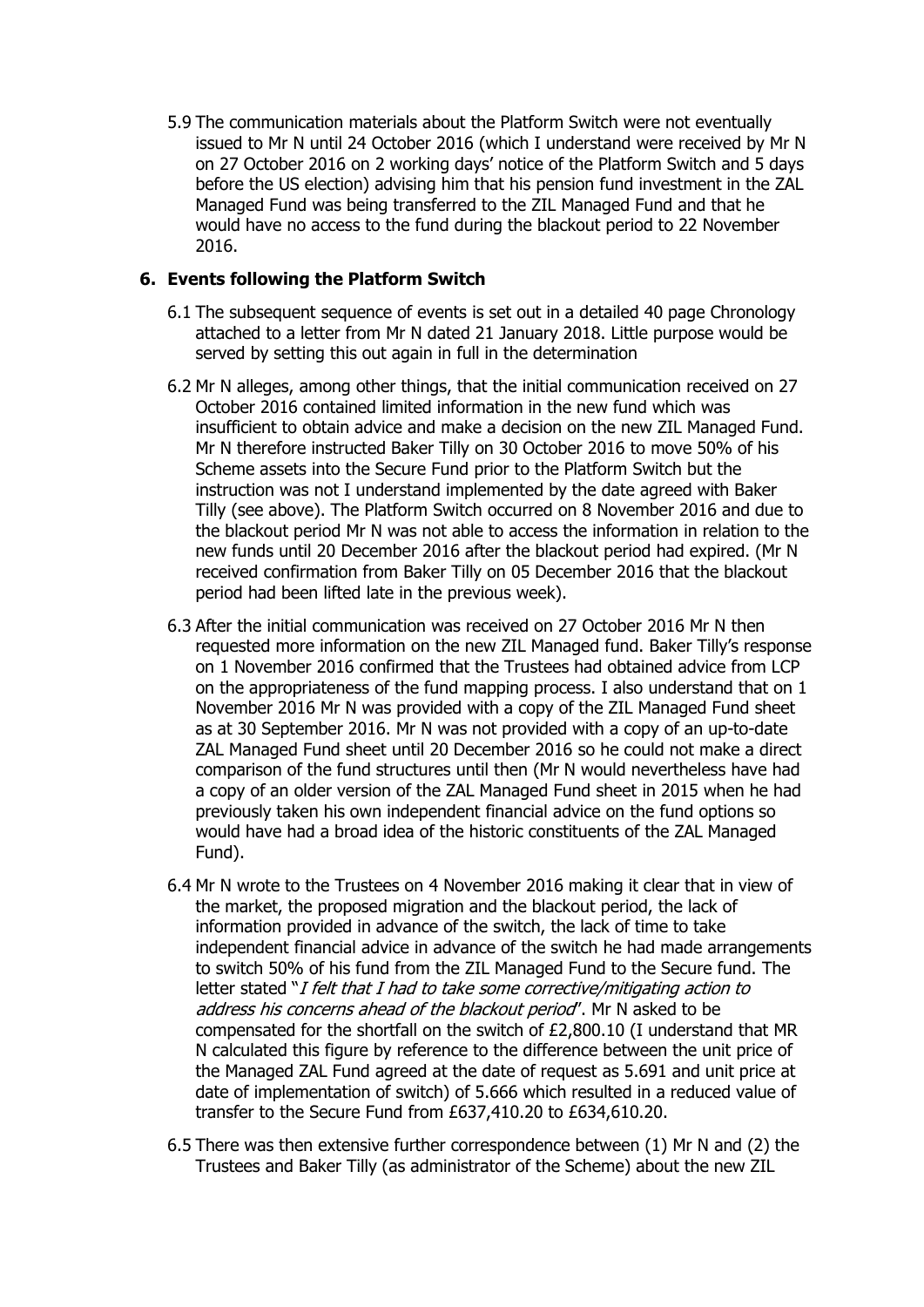Managed Fund and differences in the relative performance of the new ZIL Managed Fund to the old ZAL Managed Fund (the performance was broadly similar but slightly worse). Mr N raised very detailed questions about the constituents of the two funds including:

- 6.1.1 Whether the new ZIL Managed Fund was be comparable in terms of investment objectives and asset allocation (Mr N has noted in this connection that the ZAL Managed Fund and ZIL Managed Fund factsheets contain differently worded objectives which made him concerned that the objectives were different);
- 6.1.2 that differences in the performance of the ZIL Managed fund and the ZAL Managed Fund (the price of the ZAL Fund was apparently going down faster than its benchmark and that of the ZAL Managed Fund was going up in contrast with the results of back testing by Zurich). Zurich could not provide answers to Mr N which he considered adequate and told him that he would need to raise the issue with the Trustees;
- 6.1.3 the relative size of the two funds the ZIL Managed Fund was smaller (£73m v over £600 m);
- 6.1.4 the charges levied by the two funds, the factsheet indicated that the charge for the ZIL Managed Fund was not limited to the percentage stated and Mr N wanted to clarify the position; and
- 6.1.5 the fact that the ZAL Managed Fund had a four star Crown Rating and the ZIL Managed Fund was not rated as it did not have sufficient track record.
- 6.6 The Trustees/Baker Tilly sought to answer Mr N's many detailed and extensive queries but the Trustees/Baker Tilly allege that the reason for the delay was due to the fact that initially they did not have access to all the historical information. The explanation for the delay is disputed by Mr N who argues that the reasons for the delay included the fact the Scheme Secretary did not have sufficient time to deal with the queries due to other commitments he had with other Santander schemes and Baker Tilly admitted in correspondence that they were reliant on the Trustees in order to respond. My view is that all these factors contributed to the delays in resolving the queries and the information should have been provided more quickly in the period up to 5 January 2017. I would note, however that, as mentioned in the Chronology, initial attempts to answer the questions were made on 1 November 2016 (but Mr N raised further questions on 4<sup>th</sup> November).
- 6.7 Baker Tilly did, however, seek to answer Mr N's initial fund comparison questions on 5 January 2017 (See item 26 and 27 in the Chronology). This included confirmation that the two funds were managed by the fund manager and had the same Benchmarks, however, each have different underlying constituent funds (as a result of moving away from the ZAL insurance pools which were only available to ZAL Policy holders). By this stage Mr N also had a copy of the detailed fund sheets.
- 6.8 Mr N was still not satisfied with the answers as he considered that the response failed to adequately answer many of the questions previously raised in his letter dated 4 November 2016 Mr N then raised many and varied further questions. This included questions relating to the failure to properly give Mr N sufficient warning of the fund switch and governance issues generally. Mr N also raised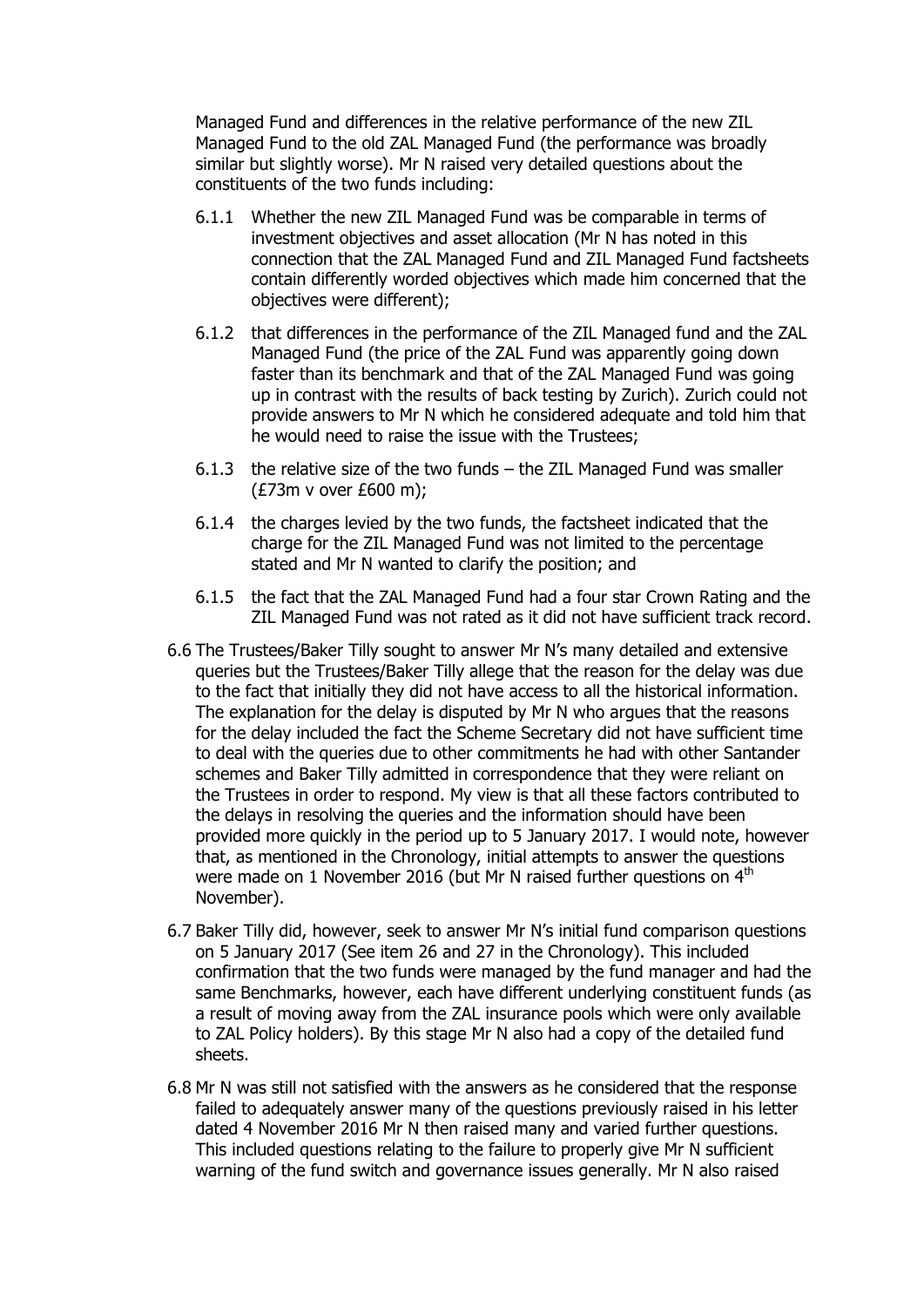supplementary questions about the answers given about whether the new ZIL Managed fund was indeed equivalent and issues about the liquidity issues in connection with the property component of the fund and how the property component differed in the two funds (essentially drilling down further into the equivalence issue of the two funds). Various questions were also raised about the performance of the new fund compared with the old one which it was subsequently established (with hindsight) was due mainly to various unit pricing errors by Zurich. The fact that the difference in performance was due in a large part to pricing errors made by Zurich was not known by either Mr N or the Trustees until later.

6.9 Mr N has alleged that all his questions were not finally answered satisfactorily until July 2017 (after confirmation had been received of the correction of the Zurich pricing errors) and until then he was not in a position to take financial advice and make an investment decision to switch out of the Secure Fund. After taking the opportunity to take financial advice Mr N subsequently reduced his Secure Fund holding by 10% in September 2017 from 50% ZIL Managed Fund/50% Secure Fund to 60% ZIL Managed Fund/40% Secure Fund. I understand that Mr N later divested units in the Secure Fund and increased his ZIL Managed Fund holding so that from January 2018 he had moved to (68/32% Managed Fund/Secure Fund) and from February 2018 onwards he moved to 80%/20% Managed Fund/Secure Fund).

# **7. Independent Disputes Process and Reference to Ombudsman**

- 7.1 Eventually the complaint was considered by the Trustees as part of an independent disputes process.
- 7.2 In the initial IDRP response sent by Scheme Secretary on behalf of the Trustees on 7 April 2017 , the Trustees:
	- 7.1.1 acknowledged that insufficient notice had been given to members about the changes and that a minimum of 2 months would have been appropriate (*I consider that 6-8 weeks would have been reasonable*);
	- 7.1.2 accepted that Baker Tilly should have been better prepared to respond to member queries;
	- 7.1.3 agreed to put in place an IDRP process which mirrored that in the UK pension scheme;
	- 7.1.4 maintained that the replacement platform was satisfactory noting that for each of the existing funds available, Zurich proposed mapping to a comparable ZIL Fund. The Trustees engaged LCP to review Zurich's proposals and LCP confirmed that it was satisfied overall that the ZIL funds selected were suitable replacements for the ZAL Funds;
	- 7.1.5 offered Mr N compensation of £2,800.10 to be made to Mr N's in relation to the loss suffered as a result of the failure to implement his request to switch 50% of his assets into the Secure ZAL Fund by the dates agreed with Baker Tilly. The Trustees did however not offer any further compensation in respect of any further alleged investment loss after that date (which was not admitted).
- 7.3 In my view the offer to pay the £2,800.10 in respect of the initial delays in implementing his instructions to switch to the Secure Fund amounted to an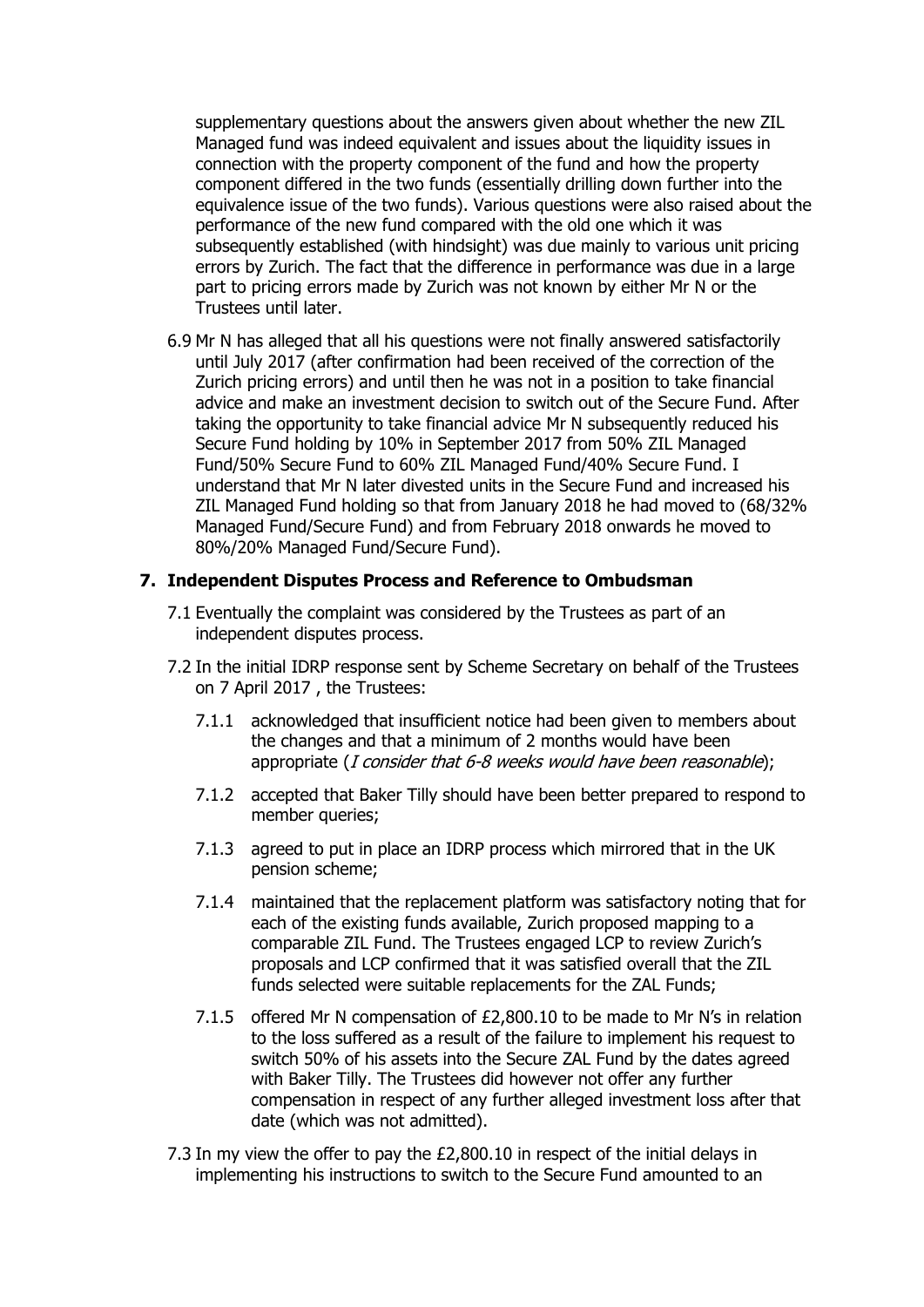unconditional offer to compromise Mr N's claim for the loss in relation to the delay in implementing his request which was accepted by Mr N.

- 7.4 In my view a legally binding compromise was entered into. Later, however, the Trustees advised Mr N that that they would only pay this amount in full and final settlement of all his complaints including his claim for loss in relation to him continuing to remain invested 50% in the Secure Fund after the initial switch. The £2,800.10 has not yet been paid as the Trustee has delayed payment until all elements of Mr N's the complaint has been resolved.
- 7.5 In relation to Mr N's complaint about subsequent investment performance where no offer of compensation was made by the Trustees Mr N requested the Trustees to reconsider the issue.
- 7.6 The matter was then referred by Mr N to the Jersey Financial Services Ombudsman who declined jurisdiction and following this response to the Isle of Man Ombudsman on 27 April 2017 (see above).

### **8. Mr N's complaint that there has been maladministration in relation to the time given for the implementation the Platform Switch and the information given about the fund choices**

- 8.1 As noted above, the Trustees were originally notified by Zurich of the withdrawal of the ZAL Fund platform in August 2015. However, despite various chasers from Baker Tilly and Zurich did not appear to have taken any action until April 2016. It is arguable that many of the subsequent delays were outside their control e.g. the lack of continued availability of one of the chosen funds, and problems with the initial communication materials prepared by Zurich which needed to be reworked. I am satisfied that if the Trustees had started the process earlier when first notified of the withdrawal of the ZAL platform and had project managed the process more effectively they had more than enough time to provide the communication materials to members sufficiently in advance of the proposed Platform Switch to enable Mr N to have made a more informed decision on whether to allow his existing investments in the ZAL Managed Fund to be mapped into the new ZIL Managed Fund.
- 8.2 It has been argued in the letter dated 25 October 2018 prepared by the Scheme's lawyers that:
	- 8.1.1 although the Trustees were first informed by the Trustees in August 2015 that it would be necessary to transition the investment platform, it would not be realistic to expect the Trustees to take immediate actions in relation to the project. Rather, the Trustees principal obligation was to ensure that the Platform Switch deadline was not missed. Actions would then be planned and taken with the goal of meeting the deadline;
	- 8.1.2 while the Trustees acknowledge that there were some actions, which for various reasons, were not completed when originally planned, it would not be right to classify the missed target dates for certain steps relating to the platform transition as maladministration giving rise to the considerable losses Mr N is claiming for – particularly given that the ultimate goal (which was achieved) was to ensure that the Platform Switch was implemented.
	- 8.1.3 one particular aspect singled out by Mr N as amounting to maladministration was the timing of member communication. In an ideal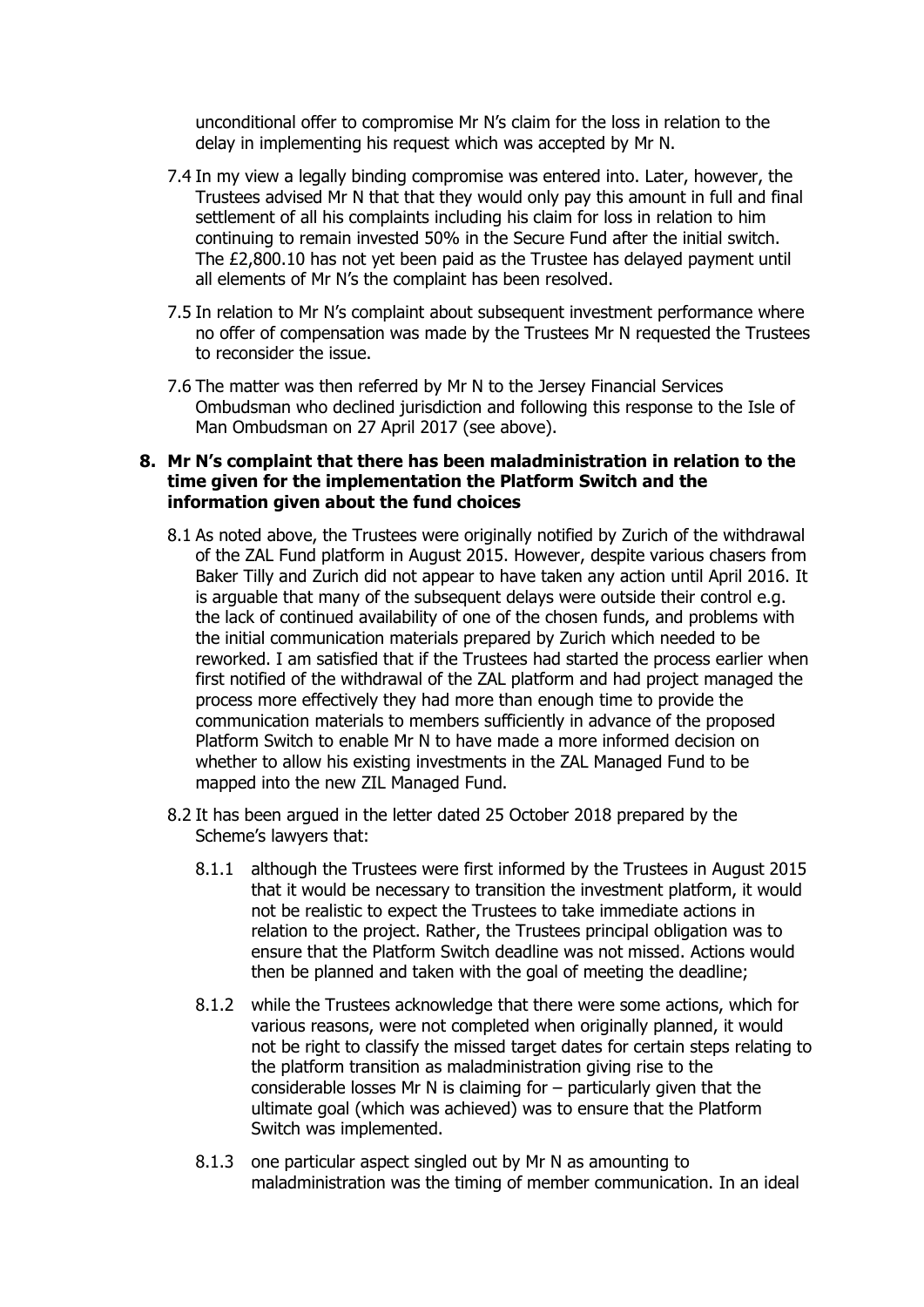world the communication process would have started sooner. However, it would always be the case that the key communication (i.e. the one that gave detailed information about the platform transition and let the members know what action (if any) they needed to take), would be circulated to members close to the actual platform transition. If communications are too far removed from the events to which they relate, they reduce the efficacy as to the member's incentive consider and attend to the issue in hand is diminished.

- 8.1.4 Despite the fact the draft communication provided by Zurich was not, in the Trustees' opinion, fit for purpose the Trustees and their advisers managed to re-work the communication so that members received the platform transition in time for them to take any necessary actions. However, it is accepted that more time would have been preferable and the Trustees' offer of an award of £250 for distress and inconvenience, reflects this.
- 8.3 I do not accept the above arguments advanced on behalf of the Trustees. On the evidence I have seen there was undoubtedly maladministration by the Trustees in the implementation of the Platform Switch. It may not have been appropriate for the Trustees to have taken immediate action following notification from Zurich of the withdrawal of the ZAL platform. However, on the evidence I have seen, despite being chased by their own advisers on several occasions (in October 2015, February 2016 and March 2016), the Trustees did not fully engage with the transition project until April 2016 when it was concluded that money purchase illustrations would need to be prepared.
- 8.4 Any project plan needs to build in a contingency for the possibility of slippage. If the Trustees (who were ultimately responsible for the Platform Switch) had begun planning earlier in my view they could have been a position to issue communications to members in sufficient time before the Platform Switch to enable the members to consider whether they wished to have their existing investments in the ZIL Funds mapped to the replacement ZAL funds (taking financial advice if they considered appropriate). I agree that it would not be appropriate to issue communications too far in advance. However, in my view a 6-8 week period would have been appropriate and achievable.
- 8.5 A period of 2 days in Mr N's case before the commencement of the blackout period (which is I accept is generally necessary in fund switch exercises) where full access to the details of the existing and replacement funds was not made available until 9/20 December 2018 does amount to maladministration for which he is entitled to be compensated to the extent it can be shown that Mr N has suffered distress and inconvenience (a form of non-financial loss). I am satisfied that Mr N has suffered considerable distress and inconvenience as a result of maladministration in relation to the management of the Platform Switch process.
- 8.6 There is a separate issue of the extent (if any) of any financial loss suffered by Mr N were caused by and flowed from any alleged failures by the Trustees (using normal legal principles that a court would apply) and in particular whether Mr N acted reasonably by initially switching 50% of his fund from the ZAL Managed Fund to the Secure Fund and whether his decision to retain 50% of this pension assets in the Secure Fund until September 2017 was a result of (or a legal consequence) of failures by the Trustee at the time of the Platform Switch and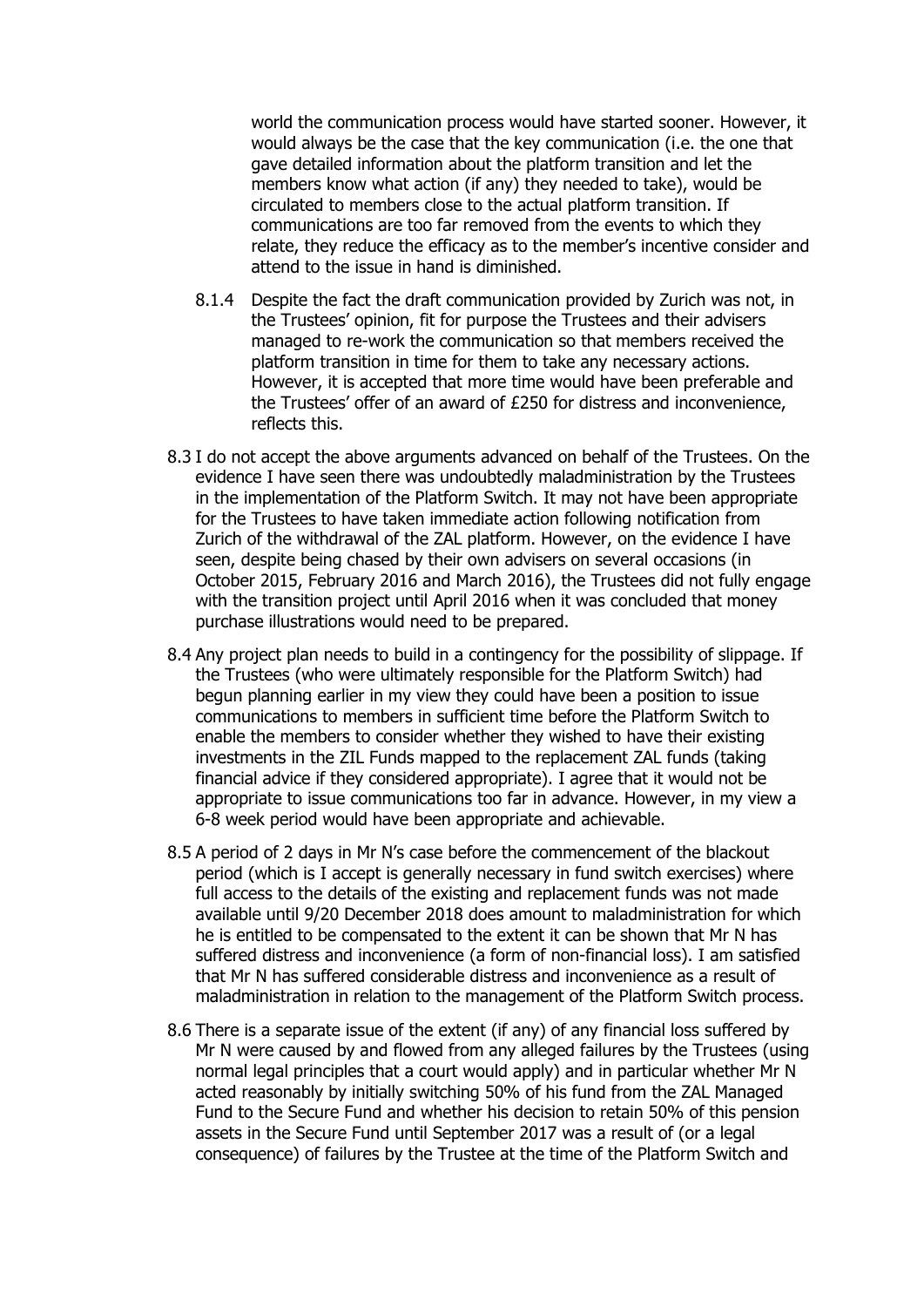following the Platform Switch and accordingly whether he has suffered the financial loss he alleges. I will consider this issue further below.

#### **9. Mr N's complaint about the information provided about the fund choices and the delays in responding to his requests for information from November 2016 to September 2017**

- 9.1 This element of the complaint overlaps with the element of the complaint discussed in section 8 of the determination. Mr N has alleged that the information provided about the replacement ZIL Funds was not sufficient or adequate before July 2017 to enable him, after a period to seek independent financial advice, to make an informed decision about his investment choices until September 2017.
- 9.2 In terms of communication I would expect the Trustees:
	- 9.1.1 to explain the reasons for the Platform Switch from the ZAL platform to the ZIL platform;
	- 9.1.2 provide sufficient details of the fund choices available on the two platforms to enable members to satisfy themselves that the investments were broadly equivalent to the existing funds (e.g. if they are invested in a managed fund or an equity tracker that they will be switched to a managed fund or an equity tracker fund);
	- 9.1.3 explain that a mapping process had been undertaken to map the existing investments into the nearest equivalent available fund – and show in the fund comparison what those funds are;
	- 9.1.4 describe any major differences in charges in relation to the two fund platforms.
- 9.3 The members were not provided with details of the fund particulars in advance of the Platform Switch but my understanding is that full access to the fund particulars was made available post Platform Switch via the Zurich website from 9 December 2016 onwards but the website was not fully functioning until 20 December 2016. The Trustees' lawyers argue that it not common to provide a full set of fact sheets for the funds prior to the choice. I agree that this may not be common or appropriate for most members (who often are very reluctant to engage in pension matters and fund choice in particular preferring to rely on the default fund option). It would however have been appropriate for members to be given access to the fund particulars in advance of the switch to those members (possibly a limited number) who wanted to consider this information and review their own investment choices. I note that the Trustees did not provide Mr N with a copy of the ZIL Managed Fund particulars on 1 November 2016 and an up to date copy of the ZAL Managed Fund particulars on 20 December 2016.
- 9.4 I consider that certain of the questions raised by Mr N initially in October/December 2016 were reasonable questions to ask given the lack of information provided at the time of the Platform Switch. In particular Mr N as a minimum needed comfort that the ZIL Managed Fund was broadly equivalent to the ZAL Managed Fund in terms of fund composition and investment benchmarks and had a broadly similar mix of investments that you might expect in a similar managed fund. Members cannot however reasonably expect the fund to be identical given the original fund was being withdrawn or to have the same crown star rating if the ZIL platform did not contain a broadly comparable fund with sufficient history to be granted one. The fact that the Fund had no Crown ratings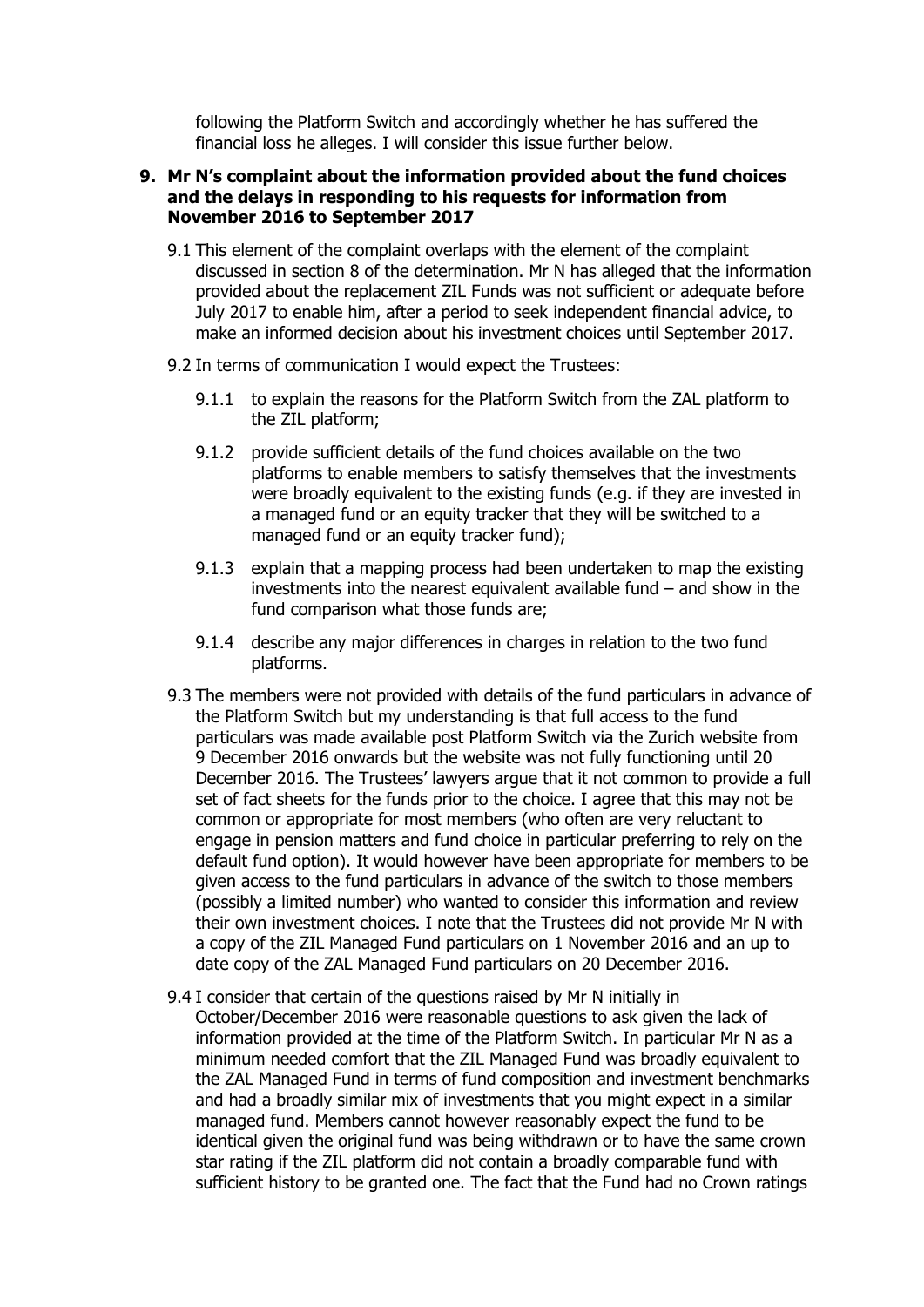is not a legitimate objection as past performance is no guide to future performance – the key issue is whether it was broadly equivalent in terms of fund structure and the constituent elements of new ZIL Managed Fund. The level of detail of some of the subsequent questions asked go significantly beyond what a typical member might have been expected to ask in relation to a Platform Switch (e.g. questions relating to simulation testing). It is possible to argue that sufficient answers had been provided to Mr N's questions to enable a fund choice decision to be made by 1 November 2016 or by 20 December 2016 when the fund particulars were provided. It is also however possible to argue that answers to the questions raised on 20 December 2016 were needed to make an informed decision. Answers to Mr N's questions raised on 20 December 2016 were provided by 5 January 2017 in the responses referred to at items 26 and 27 of the Chronology. In particular, it is my understanding, that the response:

- 9.1.1 Confirmed that the two funds were managed by the same manager and had the same benchmarks although the constituent elements were different;
- 9.1.2 Confirmed that when constructing the fund, a back testing simulation was carried out to ensure that the new constituent funds did not detract from the new ZIL Managed Fund profile;
- 9.1.3 Provided an explanation of the initial differences in performance between the two funds (Mr N alleges that the explanation was not adequate as the explanation only covered an initial simulation of expected performance and some initial cash drag issues. Mr N alleges that the actual performance issues he raised were very different);
- 9.1.4 Explained that the purpose of the fund switch exercise was simply to move from one Zurich investment platform to another one. Zurich had proposed the closest equivalent fund on the new platform. The Trustees had taken advice on whether the new funds were appropriate;
- 9.1.5 Answered questions on the property fund and explained that the Trustees had taken advice on the fund mapping process.
- 9.5 In my view, notwithstanding the additional issues Mr N raised, for most members the initial answers, if they had been provided at the time of the original Platform Switch, would have been sufficient to give them a reasonable level of comfort that the funds were broadly equivalent and had similar characteristics. Genuine efforts were made to answer these questions.
- 9.6 Mr N however then asked further more detailed questions on the investment choices in the period up to July 2017 (some of which related to the funds and some of them to relative subsequent fund performance compared with the ZAL Managed Fund where he still had concerns). I am impressed by the degree and depth to which Mr N has sought to investigate the options on offer in order to decide how to invest his fund. In practice, however, even if the fund switch process had been project managed more effectively and fuller information provided initially it is unlikely to have been possible to get answers to these really detailed questions in a reasonable timeframe for a Platform Switch and to the extent that they relate to events occurring after the date of the Platform Switch they could never have been dealt with in advance of the Platform Switch. It would only be usual to expect details of the Platform Switch to be given between 4-8 weeks before it took place.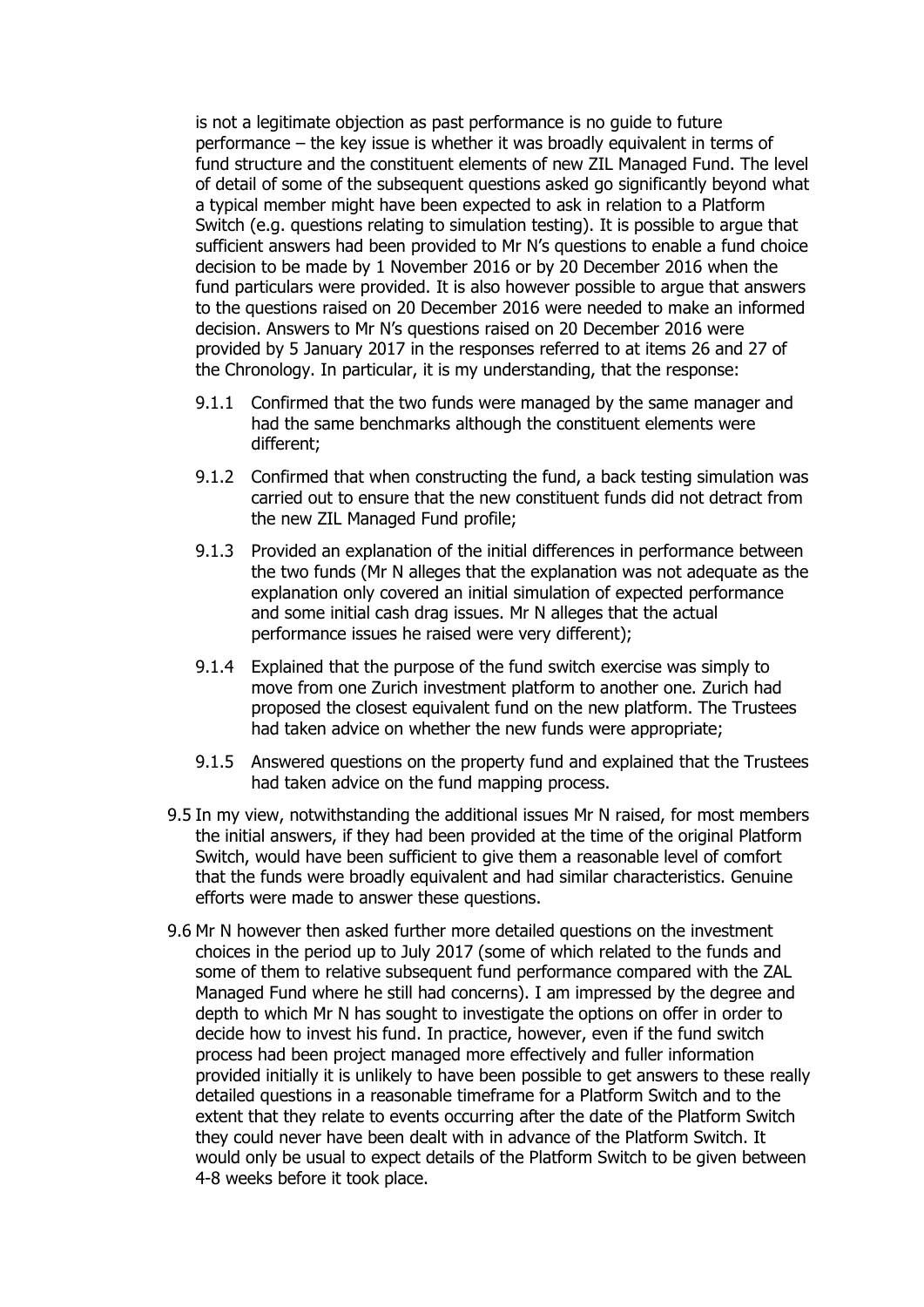- 9.7 Mr N would therefore have been faced, if the Platform Switch had been project managed properly, with the option of going ahead with the proposed fund mapping into the ZIL Managed Fund or de-risking as he did in any event having regard to the proposed fund switches (which was always going to have a blackout period) and market conditions generally). If the information which was eventually provided in January 2017 had been provided prior to the Platform Switch in my view a member acting reasonably would have sufficient information in order for him to make a decision to allow the switch to the ZIL Managed Fund to proceed (or if he preferred invest in other available fund options with a higher growth element) even if he then wanted to follow up with more detailed questions about the comparability of the two funds. Mr N would then have needed some time to implement any switch (which I assume would have been possible by the end of January 2017).
- 9.8 I also do not accept that, as argued by Mr N, if the Trustees had managed the Platform Switch process better they would have been able to move the switch date to avoid the possibility of market turbulence during the blackout period – which can occur at any time. I accept the Trustees' arguments that to a large extent the timing was out of their control and also that there are always going to be macroeconomic events (a US election or otherwise) which could impact on fund performance and generally it is impossible to predict when there are going to be changes in stock market performance.

#### **10.Mr N's complaint about the suitability of the ZIL Managed Fund as a replacement fund for the existing ZAL Managed Fund**

- 10.1 This complaint again partially overlaps with the complaints dealt with in sections 8 and 9 of the determination. I have also previously analysed the Trustees' investment duties under the Trust Deed and Isle of Man and Jersey Law and the steps I would expect the Trustees to take when managing a fund platform transition (see above).
- 10.2 The Trustees did take advice from LCP on whether the funds proposed by Zurich as part of the mapping process remained suitable and that members were switched to the nearest equivalent fund. On the evidence I have seen LCP did provide advice that they were "satisfied that the proposed fund mappings were appropriate" including the mapping of the ZAL Managed Fund to the ZIL Managed Fund. I will consider the issue of whether the Trustees should have reviewed the default strategy later.
- 10.3 Mr N has raised a number of detailed concerns about whether the new ZAL Managed Fund was indeed suitable having regard to the size of the new fund, the potential cash drag when investing on the fund switch, the observed investment performance that was impacted by control issues in the fund at the time and the property component. My view is however that it was reasonable for the Trustees to rely on the advice received from LCP in this regard. On the basis of the fund particulars of the Zurich Managed Fund and the ZIL Managed Fund it would appear that both funds did contain a broadly similar mix of equities, bonds and real property. The main difference would appear to have been the higher holding of property in the ZAL Managed Fund (10.5% compared with 5.2%) and the higher holding of cash in the ZIL Managed Fund. The fund objectives in the particulars are not formulated in the same way but by the beginning of January 2017 it has been confirmed to Mr N that the funds had the same manager and same benchmark albeit that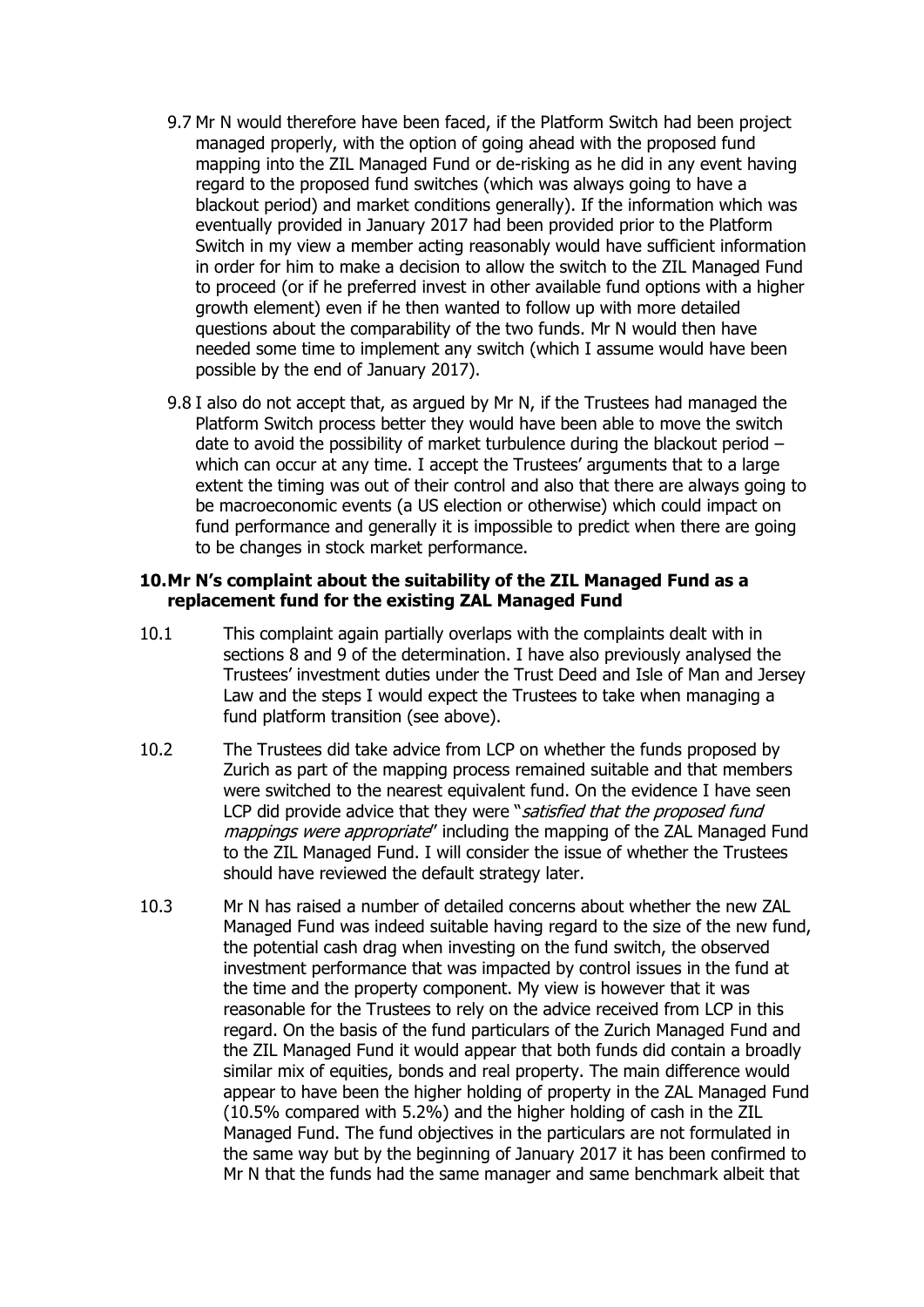he then sought further direct confirmation of this from Zurich. Mr N also had the fund factsheets which showed that the investment asset class mix was broadly equivalent Also I understand that the ZIL Managed Fund has subsequently performed in the top quartile of funds. I do not therefore uphold this element of Mr N's complaint.

- 10.4 I also do not consider that the Trustees can be criticised for the fact that the new ZIL Managed Fund was smaller than the ZAL Managed Fund or that it did not have a crown rating.
- 10.5 It is also important to recognise (as Mr N often has lost sight of this in relation to his many submissions) that the option to remain invested in the ZAL Managed Fund was not available after the Platform Switch as Zurich removed this option. The fact that the performance of the ZIL Managed Fund may have lagged the ZAL Managed Fund is not relevant in relation to the reasonableness of the initial Trustees decision to switch members' funds which were previously invested in the ZAL Managed Fund into the ZIL Managed Fund. The key issue is whether the trustees took appropriate advice to ensure that the ZIL Managed Fund was broadly comparable prior to the Platform Switch (which on the evidence I have seen they did).

### 11. **Mr N's complaint that the Trustees acted in breach of their investment duties under the trusts of the Scheme in relation to the failure to notify members about LCP's recommendations to change the default investment strategy**

- 11.1 Mr N has alleged that the Trustees acted in breach of their investment duties/trust by failing to advise members of LCP's advice on the continued appropriateness of the Default Lifestyle Strategy. In particular that the ZIL Managed Fund was not an appropriate component in the growth phase of the Default Lifestyle Strategy.
- 11.2 The Trustees' lawyers have provided the following explanation of the background to the Trustees decision not to implement LCP's recommendations about the changes to the Default Lifestyle Strategy:
	- 11.1.1 The LCP investment advice was sent by email to the Trustees who agreed that the Default Lifestyle Strategy would not be changed until after the fund mapping had completed;
	- 11.1.2 The Trustees decided to deal with the matter in two stages and considered the LCP as identifying two separate priorities. The first priority was to map the ZAL funds to the ZIL Funds without delay and as smoothly as possible. The second was to then consider LCP's recommendations regarding the Default Lifestyle Strategy post the transfer. At the time, there was a more general review in relation to the investment costs which were borne by the employer and the trustees felt that any change to the default investment strategy could be dealt with after the review;
	- 11.1.3 The Trustees' lawyers understand that after the Platform Switch, there was some discussion about seeking further clarification from LCP about the advice on the Default Lifestyle Strategy. The decision was then necessarily delayed due to changes to the Trustee body. These changes have taken time as the Scheme provisions dealing with appointment of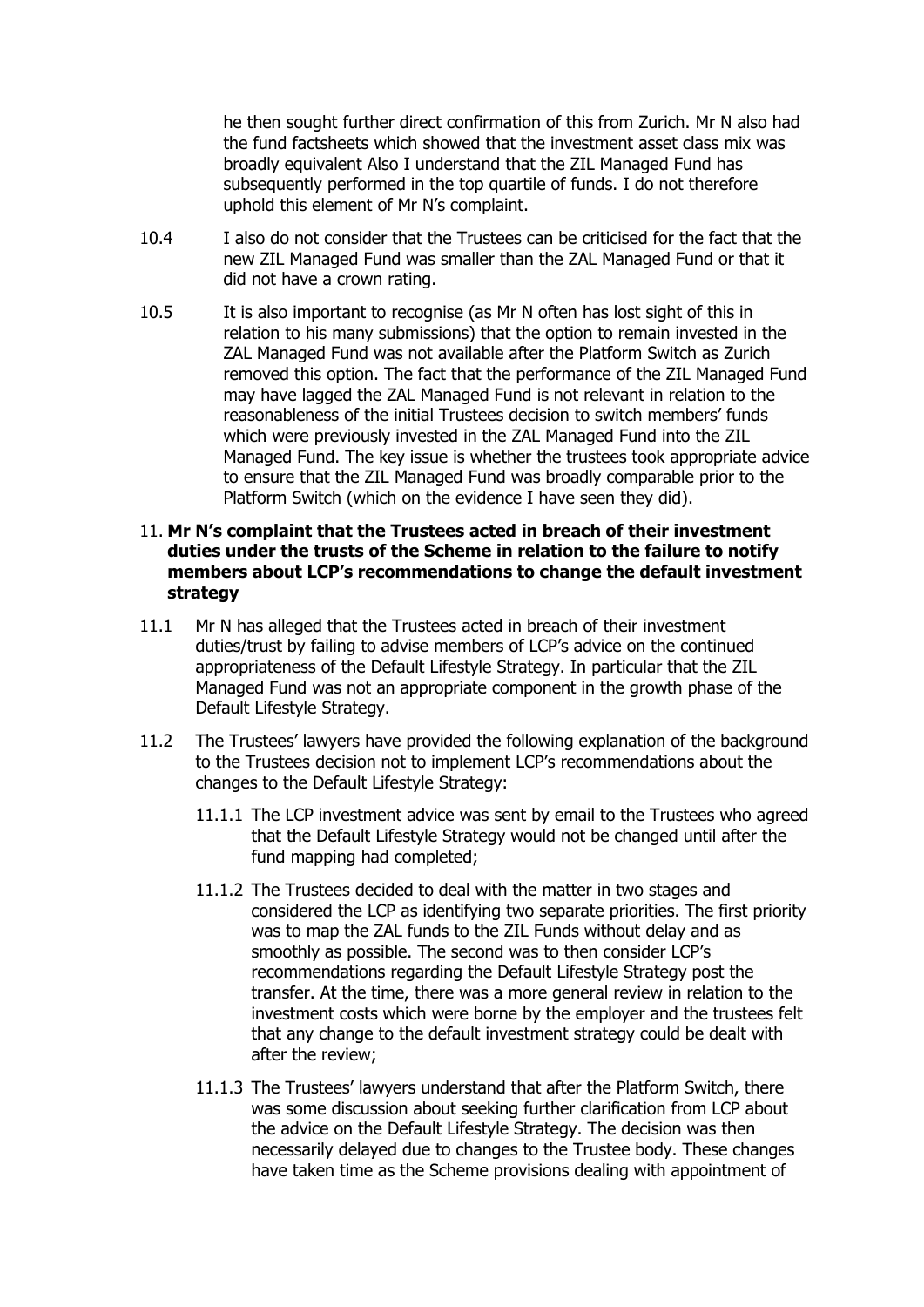trustees require the active membership to appoint two member trustees (finding member trustee is not always straightforward). Having appointed member trustees in accordance with the Scheme's requirements, the new trustees need time to understand and consider the LCP advice that had been obtained prior to their appointment. Their review, I understand has now been completed and will shortly be communicated to the membership.

- 11.3 The Trustees' lawyers note that Mr N has always invested on a self-select basis under the Scheme. Until he chose to move 50% of his funds to a cash holding, his funds were wholly invested in the ZAL Managed Fund. LCP investment advice confirmed that it was appropriate for the ZAL Managed Fund to be mapped to the ZIL Managed Fund. The issue raised by LCP was about the appropriateness of the ZIL Managed Fund forming part of the Default Lifestyle Strategy. However, as Mr N had never selected the Default Lifestyle Strategy, this aspect of the LCP advice has no relevance to his investment.
- 11.4 I accept that the Trustees acted reasonably by de-coupling a more general consideration of the default investment strategy available to members from the Platform Switch. It would have been unusual to deal with both matters as part of the same exercise as there would have been considerable scope for confusion amongst the membership. It was therefore reasonable to defer consideration of the change in default strategy and there was no breach of trust by failing to do so at the time of the platform switch.
- 11.5 I also do not consider that the Trustees acted in breach of their investment duties under the terms of the trust governing the Scheme by failing to make the detailed LCP advice available to the members at the time of the switch. Having decided to decouple the Platform Switch from the review it would not have been appropriate to share this advice. LCP would also have prepared the advice solely for the use of the Trustees and not for the use of individual members as they were not providing member specific advice. LCP would have had to have specifically agreed to the advice being shared for the members. Mr N was, however, told by the Scheme Secretary on 5 January 2017 that a more comprehensive review of fund choice would follow in 2017 and he would be notified of the results of the review (which never seems to have occurred).
- 11.6 I am also perplexed and troubled, however, by the fact that we are now over two years on and the Trustees have only just completed the investment review of the default options.
- 11.7 The Trustees have submitted that to the extent that there is any alleged breach of investment duties (which is denied) this does not have any relevance to Mr N's complaint as he did not elect to invest his pension fund in the Default Lifestyle Strategy and generally would appear to always have taken is own advice/made his own active decisions on the choice of investment.
- 11.8 Mr N disputes this. Mr N submits that:
	- 11.8.1 his original decision to invest 100% in the ZAL Managed Fund was made in 2004 following receipt of a 14 page investment guide which offered members a choice of investing in 14 funds or three lifestyle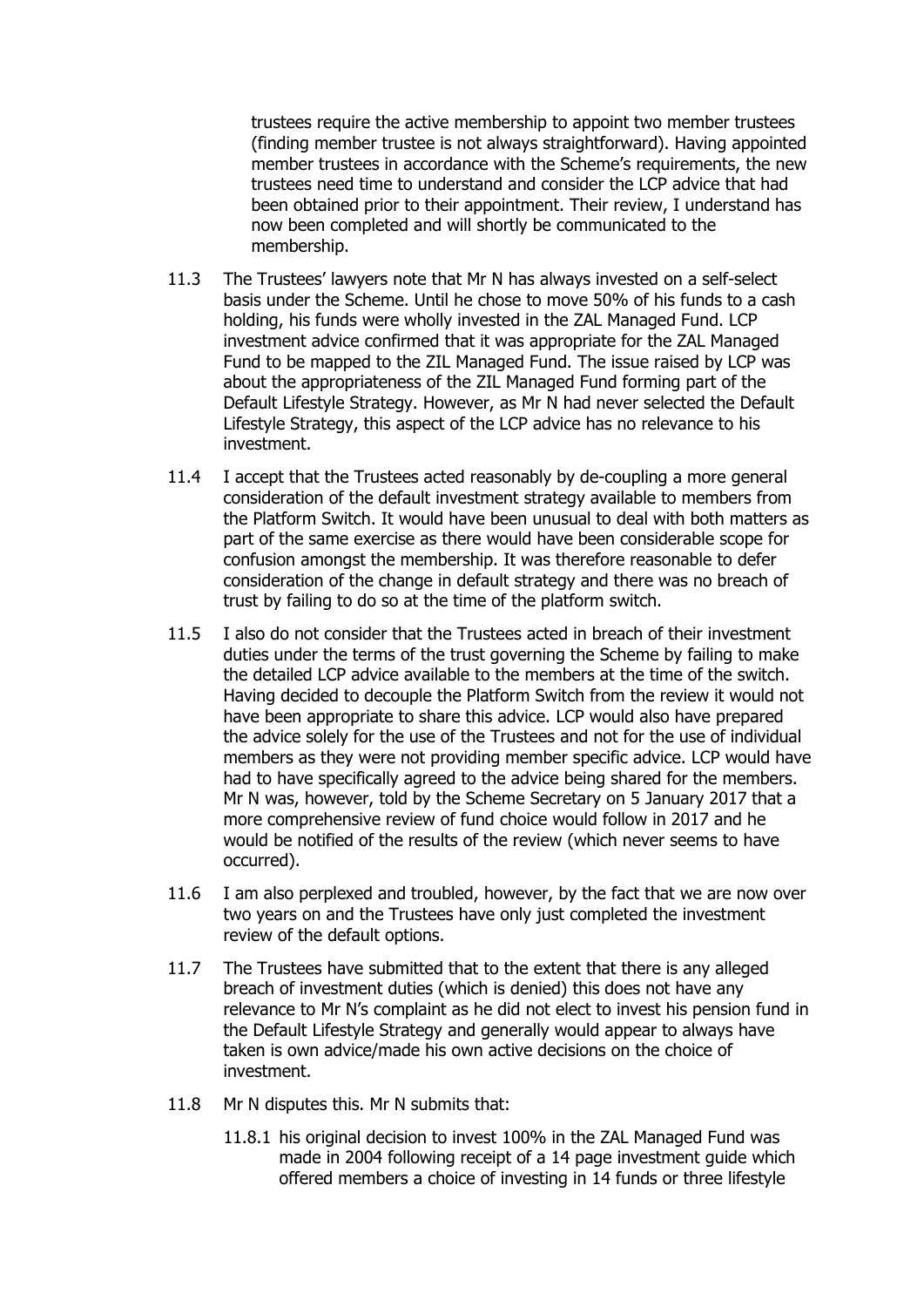strategies. The Trustees recommended that members seek independent financial advice on their choices and if the member's did not return their investment forms by that date, their Retirement Account and future contributions would be invested in the Default Lifestyle Strategy;

- 11.8.2 the Default Lifestyle Strategy invested 100% in the ZAL Managed Fund with a proportion switching into a Long Dated Gilt Fund and Secure Fund each year starting 10 years prior to the date of his retirement. The Guide stated that a "lifestyle strategy" will work better if the Trustees know when the member wishes to retire. The guide also made it clear that the Trustees would review the performance of each fund at least annually (ii) that performance figures would be provided to members with their annual benefit statements and the Trustees assumed Mr N would be retiring at age 60;
- 11.8.3 Mr N sought advice in December 2003 from financial advisers in Jersey who advised him previously on a private pension scheme investment being the Managed 2EP Fund with Eagle Star, the same product offered to him on the Scheme;
- 11.8.4 based on that advice, Mr N returned his election form on 19 December 2003, on the basis that it formed the core growth strategy for the Default Lifestyle Strategy, was confirmed to be suitable and he did not know when he was going to retire;
- 11.8.5 Mr N has confirmed that he sought advice from Hepburns (a financial adviser) in September 2005, and he transferred c £56,000 from his private Eagle Star Pension investment to his retirement account with the Schemes an AVC;
- 11.8.6 statements were then received annually for the position at the end of April, together with fund performance;
- 11.8.7 Mr N alleges he never changed his choice of 100% investment in the ZAL Managed Fund even during the 2008 financial crisis as he was happy with the advice he received from both the Trustees  $[In this]$ connection I would note that the Trustees never provided financial advice just generic quidance] and also independently. At no time during the period from 2003 to November 2016 did Mr N ever change his selected 100% allocation to the ZAL Managed Fund. The change in November 2016 was "caused" by the Trustees' actions;
- 11.8.8 Mr N refreshed the investment advice when being made redundant from Abbey International in 2015 and his decision was to maintain the 100% investment in the Managed 2EP Fund;
- 11.8.9 in January 2016, Mr N made a further AVC contribution of £50,000 to the Fund at a time when the Trustees were aware that the Platform Switch would be required.
- 11.9 Mr N has clarified during his later submissions (contrary to what I had originally understood) that "*he does not claim that the Trustees decision to* go ahead with the Platform Switch and to come back to the wider investment option review is in breach of the Trustees' investment duties" but they were aware of his general concerns about the performance of the two funds and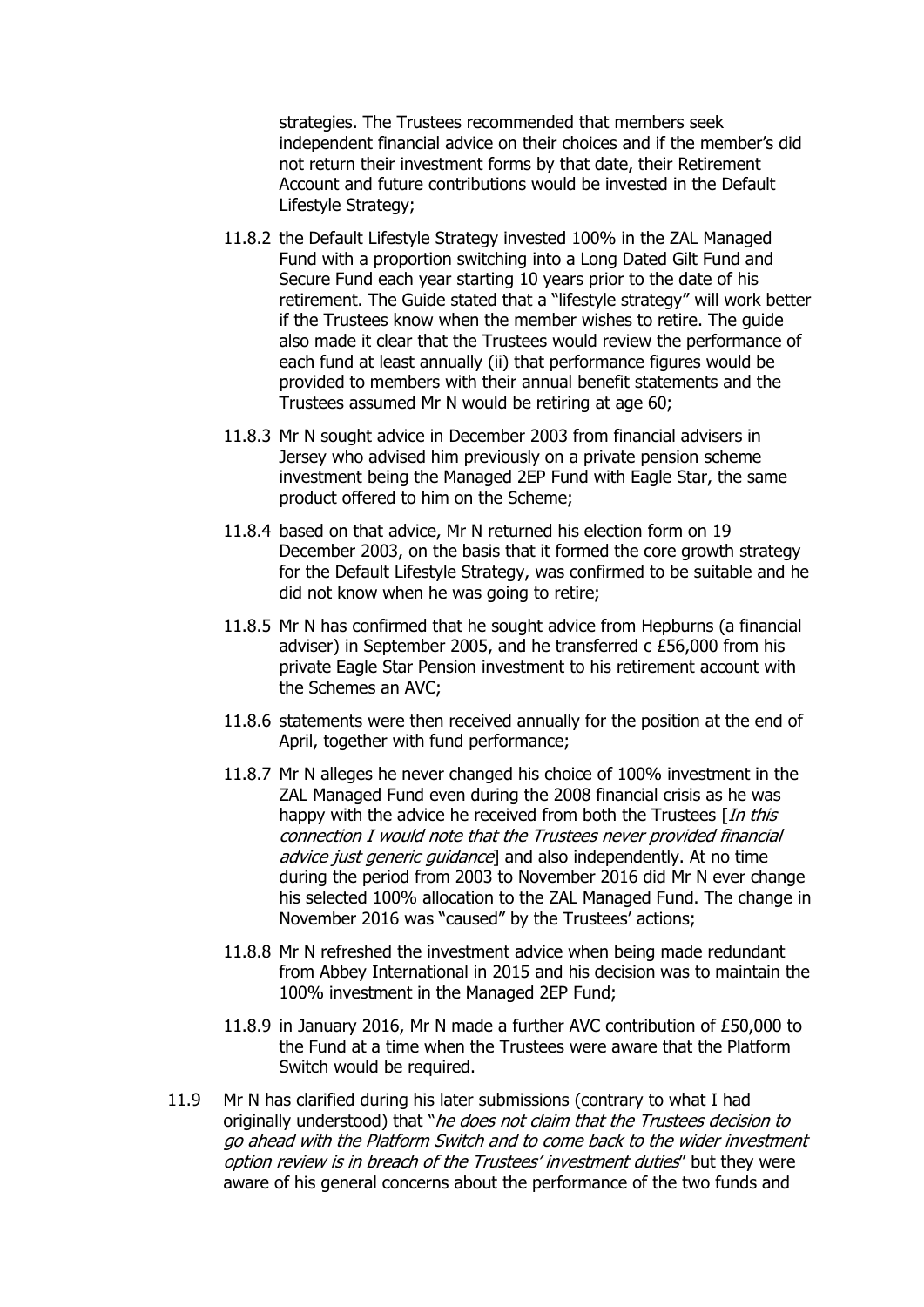was promised that a more comprehensive fund review would be undertaken by 2017 (which did not then happen). Given however that Mr N does not seem to have been following the Default Investment Strategy but was making his own decisions on his investment I cannot see how any loss can have flowed from any failure to implement the recommendations to carry out a review of the Default Investment Strategy in a timely fashion following the Platform Switch.

11.10 There was, however, a failure by the Trustees to keep Mr N updated about the status of the investment review in the two years following the Platform Switch given that Mr N was told originally that the review would take place in 2017 and he would be updated about progress. In my view this failure to update Mr N amounts to maladministration for which a further award of compensation for distress and inconvenience is appropriate of an additional £500.

# **12. Complaint about the inclusion of the Property Fund in the ZIL Managed Fund**

- 12.1 Mr N has raised various complaints about the appropriateness of the new Property Fund element as a component of the ZIL Managed Fund. In particular the fact that it was gated and the initial drag on fund performance while the transferred funds were invested. Also more generally the holding of property funds was a risk factor and the fact that it had been gated was a material red flag to him.
- 12.2 The Trustees note that although the property fund which was one of the constituent elements of the ZIL Managed Fund was suspended from 6 July to 26 September 2016 (for a short period), any fund has the potential for an unexpected event to occur in respect of its underlying holdings. The period of suspension also occurred before the Platform Switch so the Trustees did not hold the fund at the time of the suspension so any lack of communication about the suspension cannot be relevant.
- 12.3 I agree with Mr N that if new funds have to be invested this can cause a cash drag on performance. However, again the Trustees took advice on the suitability of the funds proposed for the ZIL platform from LCP and (leaving aside the issue of the continued appropriateness of growth element of the Default Investment Strategy) acted on that advice. I therefore do not uphold Mr N's complaint about the inclusion of the property element in the new ZIL Managed Fund.

### **13. What compensation is Mr N entitled to for any distress and inconvenience suffered as a consequence of the maladministration in connection with the Platform Switch?**

- 13.1 There is no direct authority in the Isle of Man yet on the extent of the Pension Ombudsman/Deputy Pension Ombudsman's powers for non-financial loss for distress and inconvenience. The jurisdiction of the Pensions Ombudsman/Deputy Pensions Ombudsman is virtually identical however to the jurisdiction of the Pensions Ombudsman in the UK and the Isle of Man courts are likely to adopt a similar approach if the matter was ever litigated.
- 13.2 In the UK it is well established that the Pensions Ombudsman can make reasonable awards for distress and inconvenience. Originally the UK Courts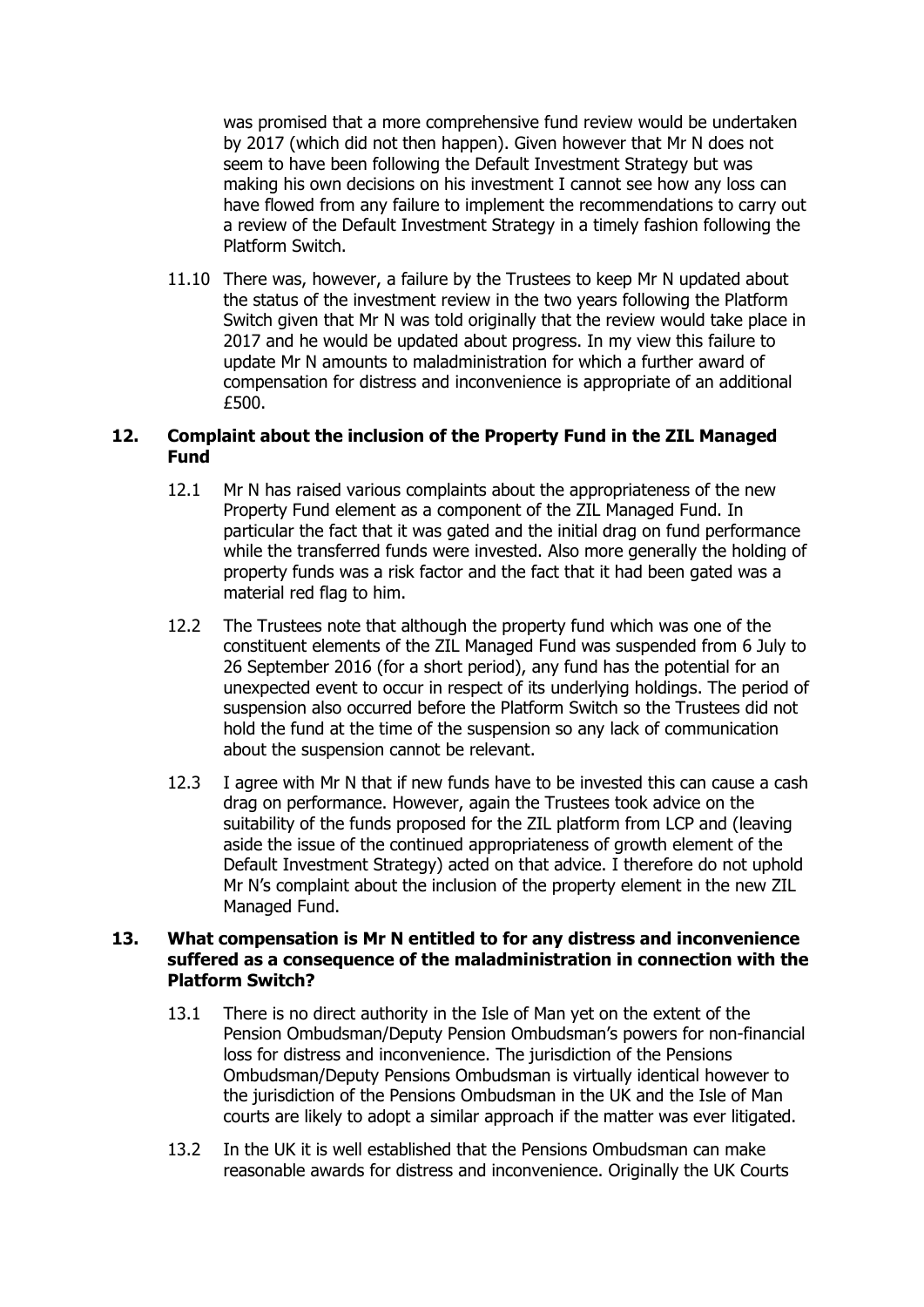indicated that the maximum awards, in non-exceptional cases, should not exceed £1,000 but recent court decisions indicate that a higher rebased award of up to £1650 (i.e. £1,000 increased by inflation) may be appropriate in non-exceptional cases and higher awards may be appropriate where there have been persistent or multiple breaches. The trend of awards is definitely upwards. UK Ombudsman has also recently adopted a tariff of awards depending on the severity of the breach.

| Nominal     | Significant | Serious | Severe | Exceptional |
|-------------|-------------|---------|--------|-------------|
| No<br>Award | £500        | £1,000  | £2,000 | £2,000 plus |

- 13.3 I am not bound to follow this approach in the Isle of Man but will have regard to the severity of the breach in deciding the size of the award. I consider that an award of only £250 as proposed by the Trustees' lawyers for the distress and inconvenience suffered by Mr N as result of the maladministration in connection with and following the Platform Switch is too low. I consider that an award of £1,000 (i.e. a Serious breach in the above classification) is appropriate. In addition a further award of £500 (Significant) should be made for failure to keep Mr N informed about the status of the more general review of the investment choices available which he was told originally would be carried out in 2017. Mr N was given assurances following the Platform Switch that he would be updated on the status of this review. This did not happen.
- 13.4 During the determination of Mr N's complaint Trustees instructed LCP to carry out a calculation of the loss on the basis of my provisional determination until 31 January taking into account the unit pricing errors one of which was not corrected until March and one to 30 June 2017. The calculation did not, despite assurances that it did, properly reflect the pricing errors and this has caused further inconvenience and distress to Mr N as it has lengthened the determination process. I recognise, however, that the Trustees/LCP had received inaccurate information which was why the calculation was incorrect. I therefore do not consider it appropriate to make an additional award for distress and inconvenience as a separate head of loss).
- 13.5 Having regard to all the above I consider that an award of:
	- 13.5.1 £1000 in relation to the distress and inconvenience caused by the Platform Switch and the time taken to deal with his questions following the Platform Switch up to 5 January 2017); and

13.5.2 £500 in relation to the failure to keep Mr N informed about the review of the default investment strategy as promisedfor distress and inconvenience is appropriate in the circumstances.

# **14. What financial loss has Mr N suffered (if any) in relation to the alleged maladministration in connection with the Platform Switch?**

14.1 In relation to financial loss suffered as a result of maladministration or other breach of law it is well established in the UK that the UK Pensions Ombudsman can only make awards where there has been legal loss in accordance with established legal principles including that the loss must be caused by and flow from the breach (where there is no direct Isle of Man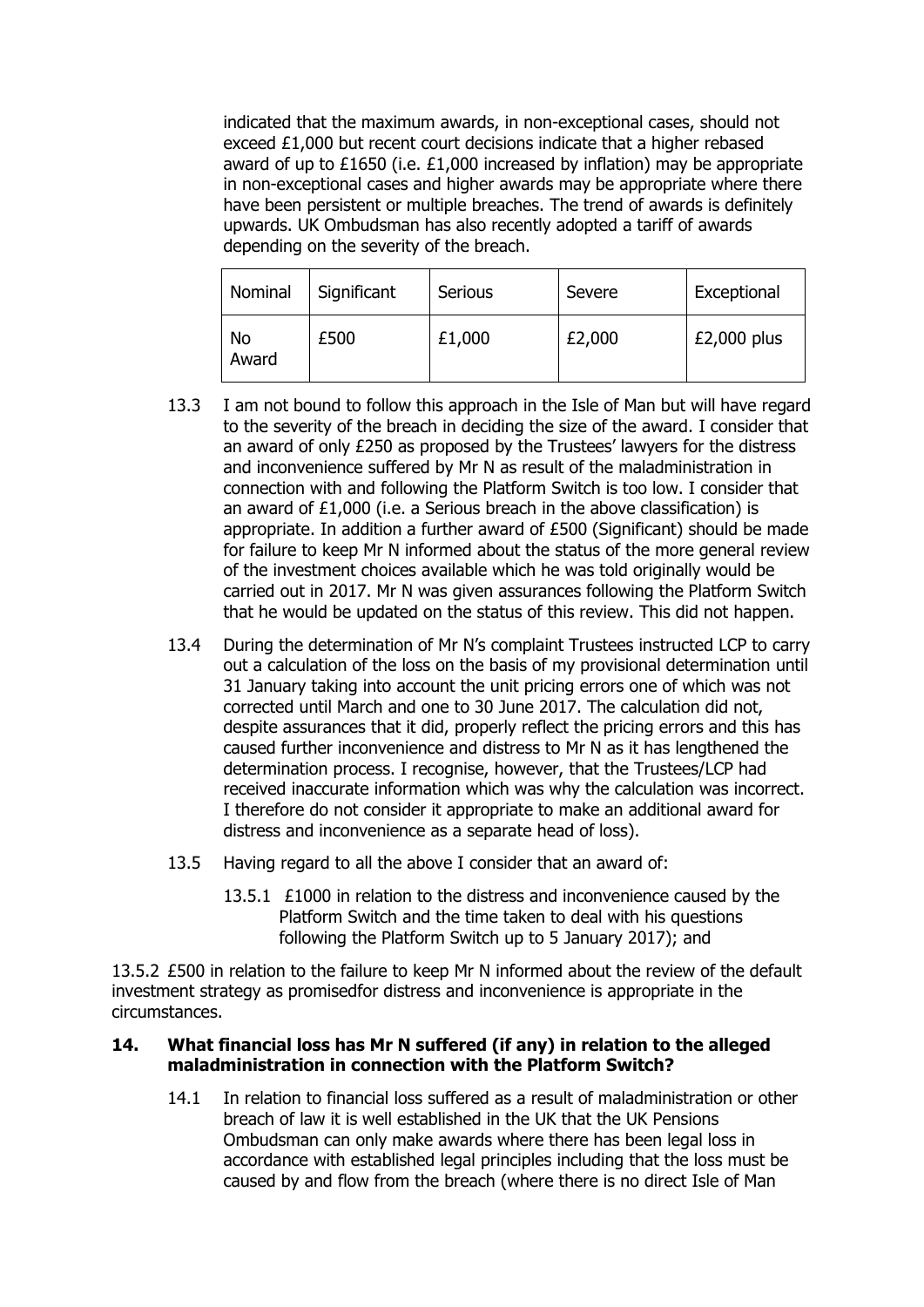authority any case law in the UK is potentially persuasive authority and could be considered by the High Court in the Isle of Man on appeal from my decision on a point of law). Mr N has argued that as a consequence of the fact he was given only two days to decide on whether to have his funds mapped to the ZIL Funds and the lack of information given about the new funds, it was reasonable for him to switch 50% of his pension previously invested in the ZAL Managed Fund into the new Secure Fund. Mr N also alleges that he was not provided with sufficient information to make a decision on how to invest his funds going forward until July 2017 and accordingly it was reasonable for him to remain invested in the Secure Fund until September 2017 given that he then needed time to take financial advice after notification of the Zurich pricing errors in July 2017. Mr N has submitted that as a consequence of the maladministration/breach of investment duties under the terms of the trust governing the Scheme by the Trustees in relation to the Platform Switch he has suffered financial losses of £92,867. These losses are calculated by reference to a notional fund holding the ZAL Managed Fund.

- 14.2 I agree with the Trustees that Mr N's comparison with a notional fund holding in the ZAL Managed Fund is not legitimate. To compare his actual fund performance with the ZAL Managed Fund that was available to him prior to the platform transition is inappropriate, as the ZAL Managed Fund was not available from November 2016. I do not accept Mr N's argument that the ZIL Managed Fund was not appropriate given the mapping advice received from LCP.
- 14.3 The Trustees then submit that:
	- 14.3.1 Mr N did not have good cause to disinvest from the proposed ZIL Managed Fund on account of the prospect of that fund mapping or the short time frame to consider it; and
	- 14.3.2 Mr N's reasons for disinvestment into cash were his own and, accordingly, any losses arising from such disinvestment should not be laid at the door of the Trustees but are for Mr N alone.
- 14.4 In relation to the first issue Mr N's decision to invest in cash the Trustees have put forward the following additional arguments:
	- 14.4.1 Mr N's decision to invest his ZAL Managed Fund into a cash holding in the Secure Fund rather than receive equivalent investments in the ZIL Managed Fund into which he would otherwise have been mapped, was his decision and his alone and did not a consequence of any alleged maladministration. Having taken investment advice the Trustees had selected the ZIL Managed Fund as an appropriate equivalent for the ZAL Managed Fund. In effect this was the Trustees' best mitigation of an event outside the Trustees' control;
	- 14.4.2 This mitigation would have happened automatically had Mr N taken no action and given the reassurances of the Trustees (in this regard) and their fiduciary responsibilities would have represented the most obvious mitigation to take in the light of the Platform Switch. The Trustees' understanding (from a preliminary review of correspondence) is that the balance of 210 or so members accepted their switches into the proposed mapped funds and no other members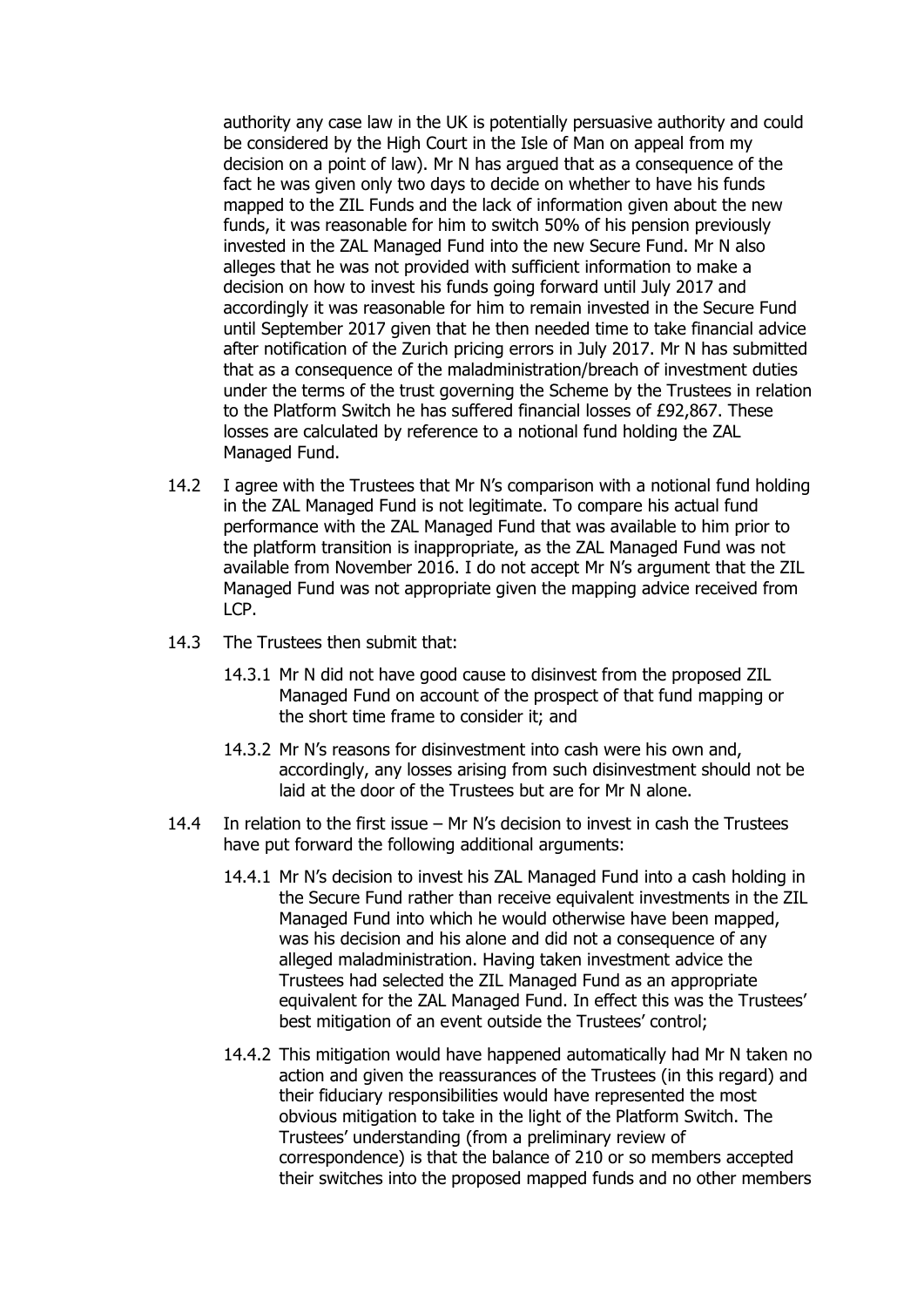sought to move funds by way of their own mitigation in respect of the Platform Switch: a move of 50% of the Fund into a cash holding therefore strikes the Trustees as both an unusual and unreasonable response for Mr N to take;

- 14.4.3 The Trustees then question why the investment decision was taken (i.e. whether it was primarily driven by Mr N's concerns around the suitability of the ZIL Managed Fund or were there other material considerations affecting his decision?). The Trustees note that Mr N was concerned principally about the investment blackout period. In particular the impact of the US election, the potential outcome of the court ruling (i.e. Brexit) and the expected announcement of the OECD on oil production as events in November 2016 that made his inability to trade during the blackout period particularly pernicious. The Trustees note that Mr N's letter dated 4 November 2016 concludes that "In view of the market, proposed migration and blackout period concerns expressed above, I made arrangements to switch 50% of my Managed fund into the Secure fund. I felt that I had to take some corrective/mitigating action to address my concerns ahead of the blackout period";
- 14.4.4 the Trustees submit that it was ultimately Mr N's perception of significant market uncertainty during November 2016 combined with the blackout period that was the central driver to his decision to take a very defensive market position and switch 50% of his investment portfolio into cash to mitigate the market collapse. Ultimately had he taken no action (in line with the mitigation proposed by the Trustees) his position would have been as per the ZIL Managed Fund and he would not have occurred the missed opportunity losses he is subsequently claiming and which derive from his own market driven decision to invest in cash;
- 14.4.5 The Trustees further submit that while a member might require more time to decide whether any changes should be made to his Scheme investment as a result of the platform transition, the Trustees disagree that switching to and maintaining 50% of one's funds in a cash holding (pending further consideration of the investment options) could be regarded as a reasonable response.
- 14.5 In relation to the Second issue the Trustees submit further that
	- 14.5.1 that Mr N has also claimed that there were delays dealing with certain issues he raised with the Trustees which meant that he could not make any investment decisions in respect of his cash holding. The issues raised were varied and many (some of which required information from ZIL) and it was questionable whether all of those issues (some of which related to trustee governance and the communication process) could be regarded as genuinely relevant or material to his decision to continue to keep 50% of his pension fund in the Secure Fund. In the Trustees' view the information provided to Mr N prior to the blackout was sufficient for him to determine whether it was a suitable equivalent fund to be mapped into as part of the Platform Switch;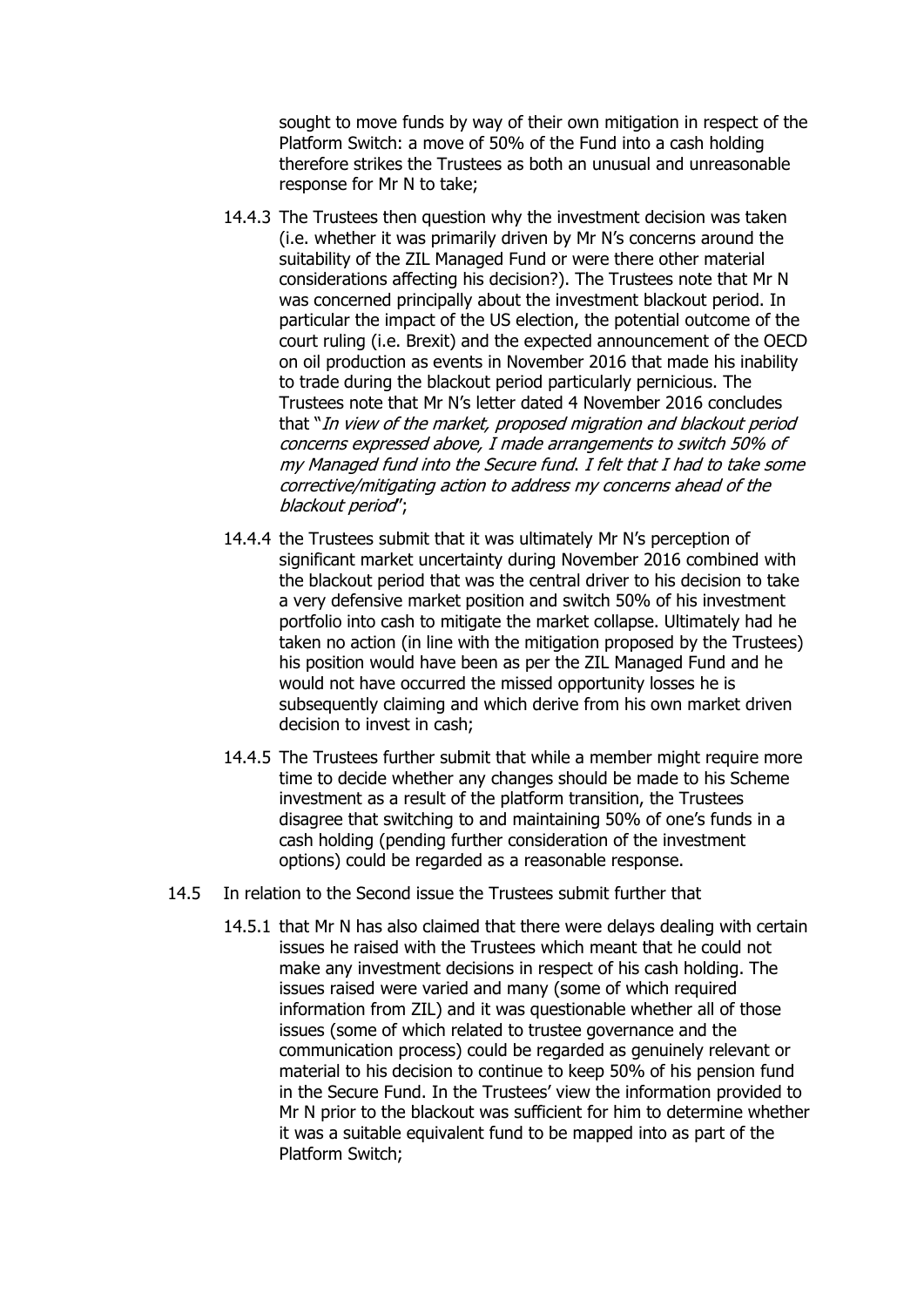- 14.5.2 also Mr N alleged that all his questions were addressed by the end of July 2017 and he subsequently reduced his cash holding by 10% in September 2017. This means that, even accepting his own timings (re all questions answered rather than those pertinent to an investment decision) he was only prepared to move away from his cautious cash holding by an additional switch of cash to the ZIL Managed Fund, and he did not effect that until September 2017. Furthermore, he retained his 40% cash holding (as opposed to the 100% managed fund which was his position prior to the platform transition) until January 2018 at which point he started divesting away from cash as follows (as at January 2018 (68/32% managed/cash) and as at February 2018 to date (80/20% managed/cash);
- 14.5.3 this would further indicate that the original decision to switch a substantial part of his Scheme's investment to cash (and maintain a cash holding) was as a result of his (or his financial adviser's) view of the market i.e. that the ZIL Managed Fund would, given the wider economic and political risks that lay ahead, fall substantially in value so he could re-enter at a lower value. On the balance of probabilities, the Trustees consider this to be the most obvious interpretation of Mr N's actions (otherwise why remain so heavily invested in cash, even at today's date).
- 14.5 The Trustees also argue on the issue of causality and financial loss on any alleged maladministration that:
	- 14.5.1 ultimately, Mr N's view of the market turned out to be unjustified (and looking at the matter with hindsight he exited the market at the wrong time and lost out on investment growth. However, any losses alleged to have been incurred have therefore been caused by his own investment decision making and his particular view of the market rather than by the platform transition or the way the transition was implemented and communicated to members;
	- 14.5.2 even if that were not the case and (contrary to the evidence, inter alia, his current cash holding) Mr N maintains that it was uncertainty around the ZIL Managed Fund (rather than a combination of market conditions and blackout) that was his main driver for the decision. The Trustees submit that investing half his investment portfolio in a cash fund and then maintaining it there between November 2016 and September 2017 was not a reasonable response to uncertainty around a proposed equivalent fund selected by a trustee pursuant to professional investment advice.
- 14.6 In response to the Trustees' arguments, as articulated above, Mr N has stated again in his letter of 11 December 2018 that "his decision to switch 50% in cash in November 2016 was caused of information and timely communication by the Trustees, and his inability to seek further advice in advance of a sudden change being imposed on Mr N."
- 14.7 In Mr N's further 50 page paper on my provisional determination he argues that it is inconceivable that he would have made the decision to disinvest in any event and that his concerns about the market uncertainties were driven by the fact that he had no ability to confirm or otherwise the suitability of the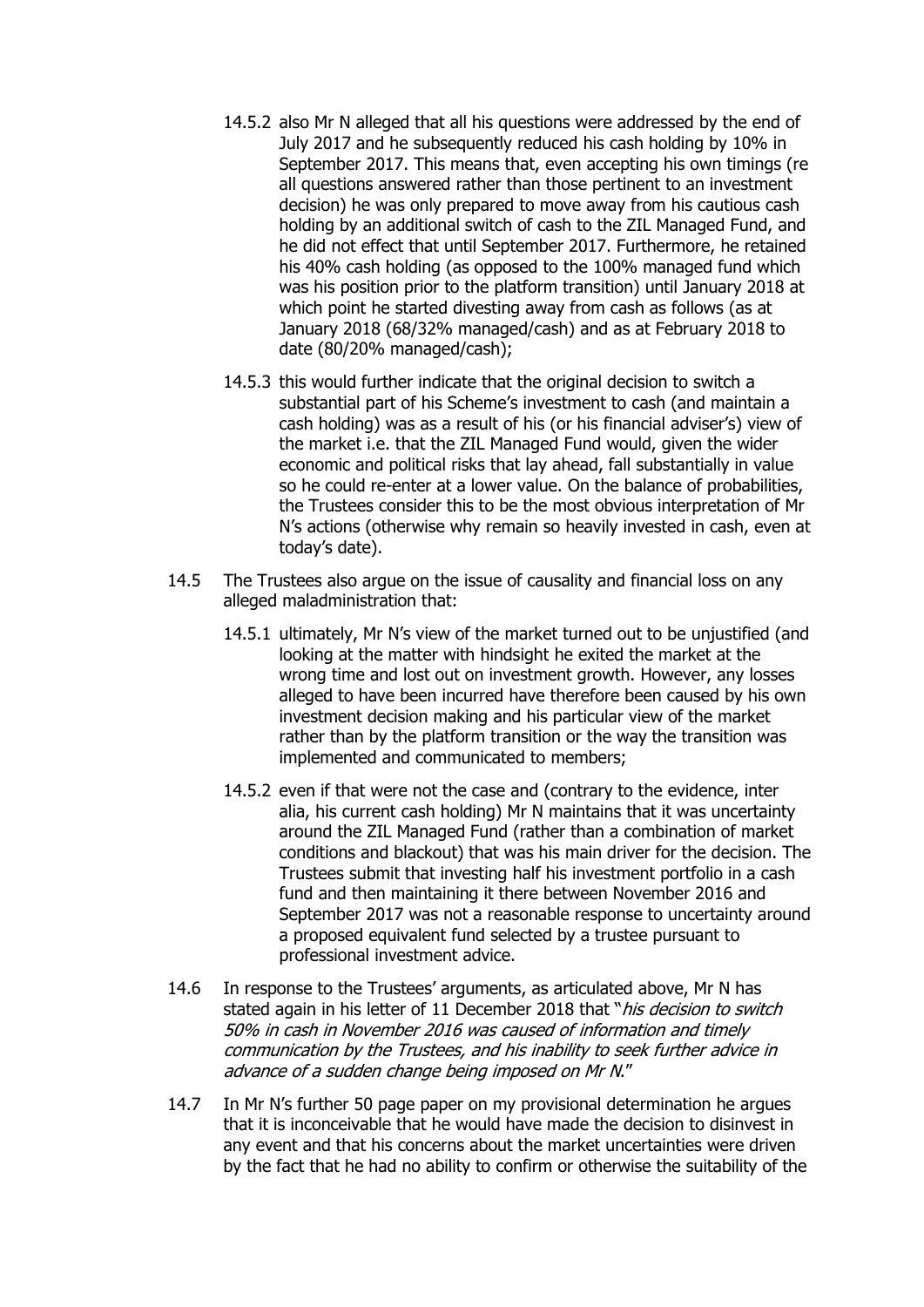ZIL Managed Fund into which his Retirement Account had been transferred without adequate notice. Mr N argues that the reason why he did not reduce the holding in the Secure Fund from 50%, to 40% and then 32% and 20% earlier was due to the continuing uncertainties in relation to the appropriateness of the ZIL Managed Fund due to the inadequacy of the answers received from the Trustees to his questions and, among other things, the continuing unresolved issues about the comparability and relative performance of the two funds which were not resolved until later in July 2017. Mr N therefore phased the switch out of the ZIL Secure Fund. Mr N notes that in relation to certain of his other investments outside the Scheme he remained fully invested and did not move to cash.

- 14.8 In his submissions on the redrafted provisional determination Mr N, notes among other things, that he was originally invested privately in Zurich (Eagle Star) Managed 2EP Fund based on advice that he had received. Upon receiving that advice he chose to invest his Retirement Account in the Managed 2EP Fund from 2004 and took comfort from the fact that the Managed 2EP Fund formed the growth phase of the Lifestyle Strategy from a risk/return perspective. Mr N would submits he would not have switched 50% into cash at the time of the Platform Switch (even with a blackout period) had the Managed 2EP Fund remained available as an investment choice (which he accepts it was not). Mr N submits that he would have been comfortable to remain fully invested as he had done in 2008 and he did in 2016 with his two other pension funds. Mr N alleges that the switch was driven by the Platform change after which he was not provided with sufficient information (before July 2017) that the ZIL Managed Fund remained suitable for his purposes. Mr N alleges that the change in the product, its uncorrelated performance caused by the control weaknesses within Zurich and the failure by the Trustees to respond meant that he was unable, emotionally and psychologically, to satisfy himself as to the perceived risk of the product. Accordingly, the lesser investment performance resulting from remaining in the Secure Fund was due to failures by the Trustees.
- 14.9 Having regard to the evidence submitted I do not accept that Mr N had sufficient information to make a decision on the investment allocation (post Platform Switch) before the blackout period and his decision to move some of his fund into the ZIL Secure Fund was in part as a result of lack of information about the ZIL Managed Fund but was also driven by other factors (see above). If there had been no maladministration in the Platform Switch process Mr N would still have been faced with the fact that (a) as a result of the Platform Switch there would be a blackout period (which would have occurred in any event) and (b) this blackout period coincided with the US election, post-Brexit vote uncertainty and other macro-economic events. It is difficult with hindsight to be certain as to what Mr N would have done if adequate and sufficient information had been given in a timely fashion before the Platform Switch. The best evidence I do have of how Mr N may have acted is now he did in fact invest after he acknowledges in his various submissions his questions had been satisfactorily answered. Given that after Mr N obtained answers to all his various questions on the new ZIL Fund Mr N decided to remain 40% invested in cash in September 2017 (by which time we had the results of the US election and were no longer in a blackout period), on the balance of probabilities Mr N would in my view on the evidence still have initially de-risked to some extent but not to the degree he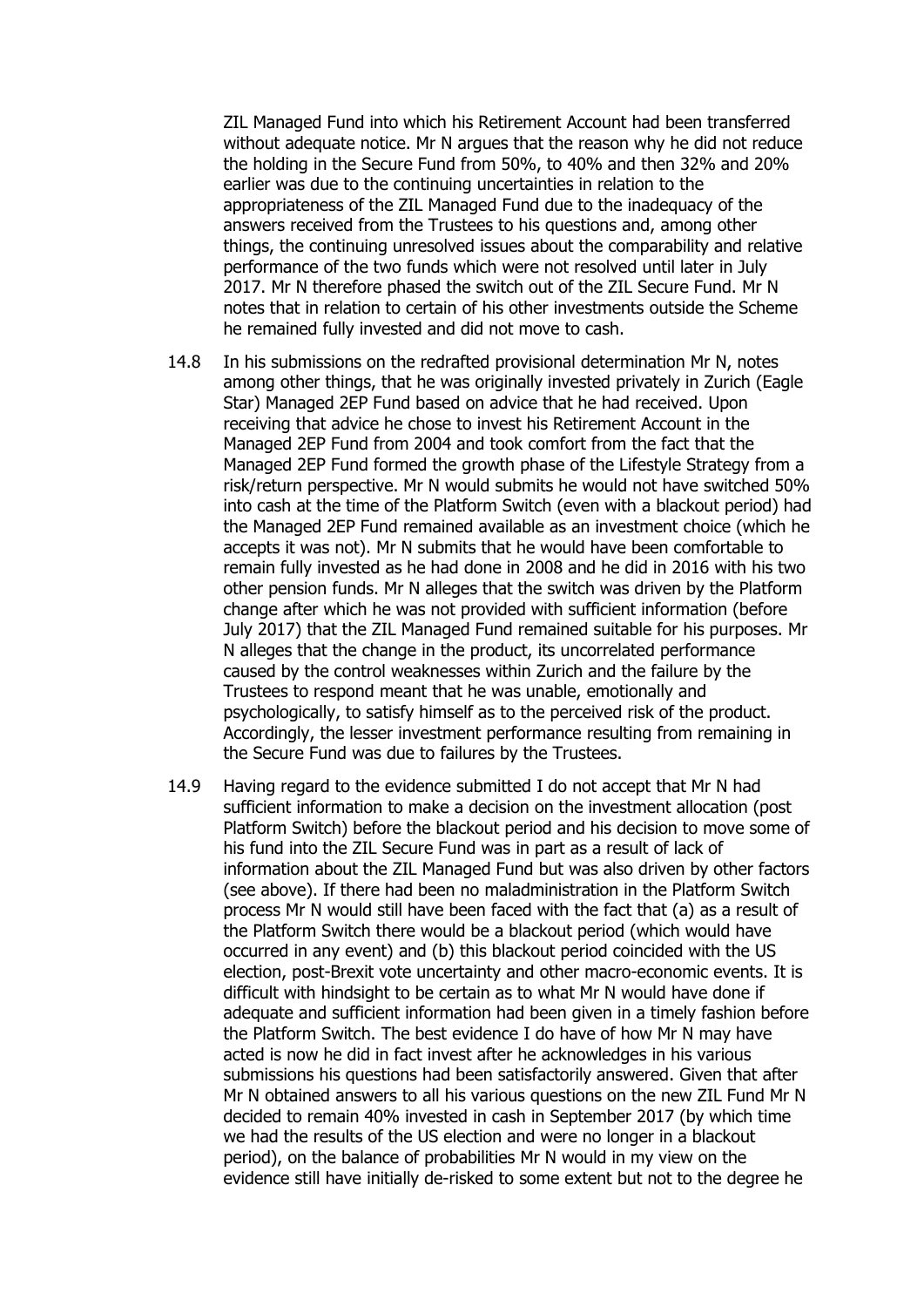did in fact de-risk (i.e. to 50% in the Secure Fund). I do not consider that the fact Mr N chose not to de-risk his other pension scheme assets is conclusive of what Mr N might have done in relation to his investments under the Scheme when faced with the blackout period.

- 14.10 On the balance of probabilities and having regard to his investment allocation in September 2017 his loss is equal to the amount by which the performance of his Fund (if it had been invested 60% in the ZAL Managed Fund and 40% in the Secure Fund) on 8 November 2016 would have exceeded the actual performance of his actual investments during the period from the date of the platform switch on 8 November 2016 to the date he had been provided with sufficient information to make and implement a choice amongst the available Scheme investments (including the new ZIL Managed Fund) at the time of the Platform Switch.
- 14.11 It is then still necessary to work out when the period of any loss calculation should end. In my view Mr N was in a position to reasonably have made a choice on whether to move a greater proportion of assets back to the ZIL Managed Fund by 5 January 2017 or invest in other growth assets (amongst the other fund options) if he was still at that stage unhappy with the ZIL Managed Fund option due to its relative performance compared with the ZAL Managed Fund (which with hindsight it was later established was due primarily to the Zurich pricing errors). There would then need to be some time to implement the Platform Switch so my view is that the calculation should be carried out by 31 January 2017 to establish the extent of any legal loss.
- 14.11 I do recognise that Mr N's had genuine continuing concerns about the relative lower performance of the ZIL Managed Fund (compared with the ZAL Managed Fund) was a factor Mr N had regard to when deciding the extent to which the ZIL Managed Fund was an appropriate fund to invest in. However, his decision to invest as he did in the meantime cannot, in terms of legal causality, be down to any failure by the Trustees in relation to the original implementation of the Platform Switch. The loss flows from Mr N's own general approach not to make a decision until he had carried out a very detailed analysis of the replacement fund and/or his reaction to post Platform Switch events (eg actual post Platform Switch fund performance which it transpired with hindsight was due primarily to the Zurich pricing errors) for which the Trustees are not responsible. It was also always open to Mr N once he had adequate generic information on the fund choices available to have taken a pick and mix strategy investing in a mix of other funds with a view to achieving his investment objectives while seeking to resolve his concerns about the pricing issues. Mr N has submitted that the other fund choices were not consistent with the investment strategy he wished to adopt. However, in my view this was his choice and not down to the Trustees.
- 14.12 Mr N has submitted in his final most recent two page submission that the Trustees are still responsible for his decision not to move back into the ZIL Managed Fund as the Trustees failed in the period from January 2017 to June 2017 to adequately to respond to Mr N's further queries on the observed performance issues in the ZIL Managed Fund (which at the time he did not know were due to pricing errors). Mr N argues that it was the Trustees' duty to monitor the performance of the funds and should have been more actively pursuing the matter with Zurich. Mr N submits that if the Trustees had raised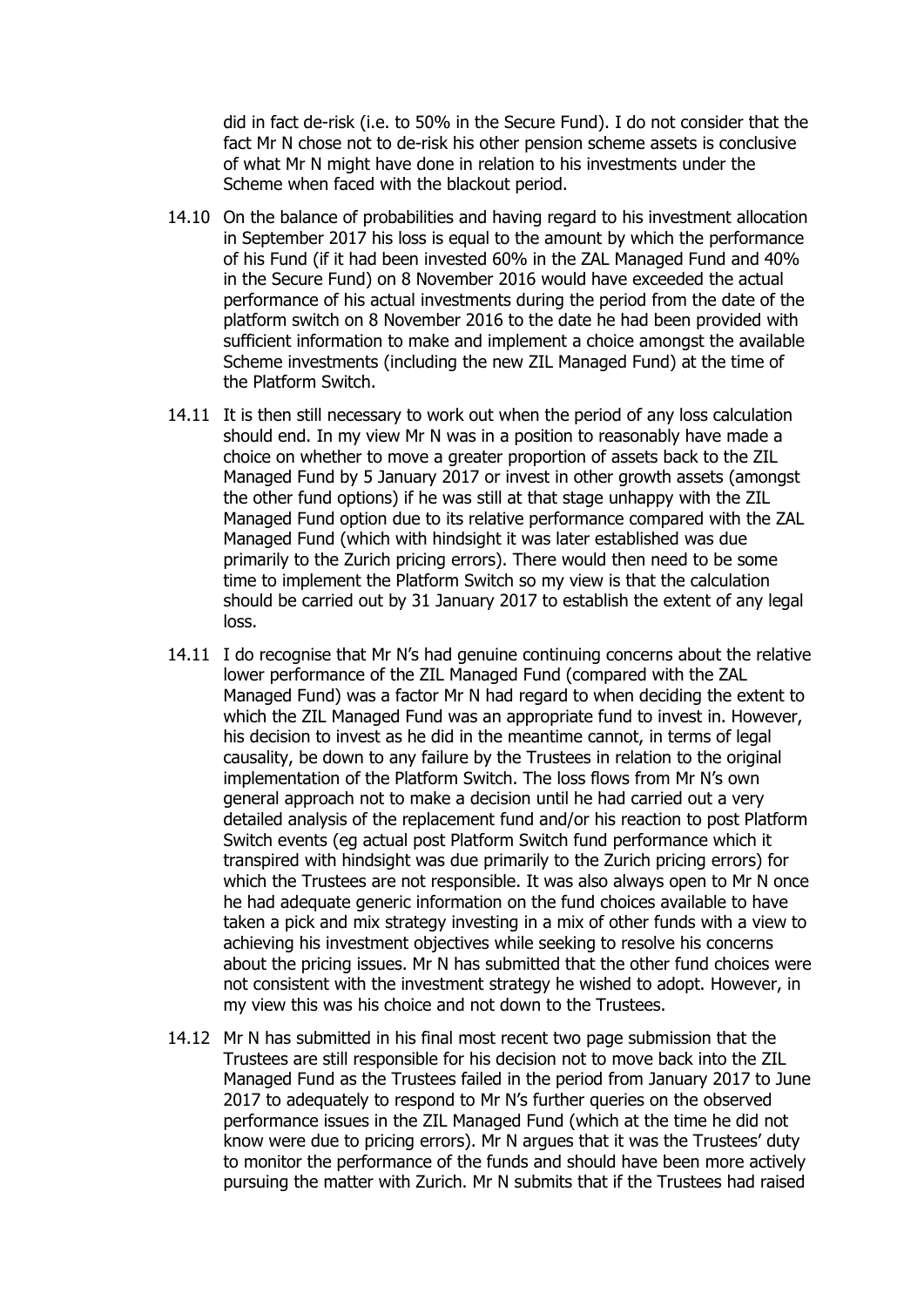the issue with Zurich themselves and clarified the position by February 2017 Mr N would have been in a position earlier to make a decision on his investment allocation before September 2017 (following resolution of the pricing error issue in July 2017).

- 14.13 I have reviewed the 40 page chronological summary of events prepared by Mr N again. As noted previously Mr N asked many and varied questions on multiple issues: including a request to engage directly with Zurich; a request to make a partial transfer out; an IDRP and ombudsman complaint; multiple further emails on the performance of the investments and Zurich product; issues on fund charges and fund size; governance issues, issues about the role of the Principal Employer; lack of correlation of fund performance and many more questions.
- 14.14 The Chronology demonstrates that Trustees did forward certain of Mr N's emails to Zurich about the fund performance and sought to allow Mr N to engage directly with Zurich (but Zurich notified Baker Tilly that they wanted communication to be via the trustees in February) and forwarded certain information received from Zurich to Mr N in February. The Chronology demonstrate in my view that genuine attempts were made to answer Mr N's many and varied questions during this period. On the relative performance issue there must have been communication with Zurich as Zurich eventually notified the Trustees of the details of the various pricing errors following completion of their internal investigations into the matter and this information was then shared with Mr N. The answers given may not have initially satisfied Mr N or have been obtained as quickly or in the timeframe as he wanted. Mr N may also has been proved right with hindsight about his concerns about the performance of the new fund as it transpired eventually that the relative poorer performance was due in part to pricing errors by Zurich (which were later corrected). However, it does not follow that there was maladministration by the Trustees during this period or that the Trustees were responsible for Mr N's decision to remain invested in the Secure Fund to the extent he was during that period.
- 14.15 Having regard to the above my view remains that the Trustees cannot be held responsible for Mr N's decision to remain invested as he did after 31 January 2017.
- 14.16 The detailed calculation of the loss prepared by the Scheme's actuary (and shared with Mr N) indicates that if Mr N has invested on the basis set out in paragraph 14.10 and assuming the period of the loss calculation ends on 31 January 2017, the amount of loss is £4,447.92 after the proposed payment of £2,800.10 has been made.

#### 15. **Directions**

- 15.1 I direct that:
	- 15.1.1 The Trustees shall make Mr N a payment of £1,000 for distress and inconvenience suffered as a result of maladministration in connection with the failure to implement his initial instructions and more generally in relation to the failures to provide timely answers following the Platform Switch up to 5 January 2017;